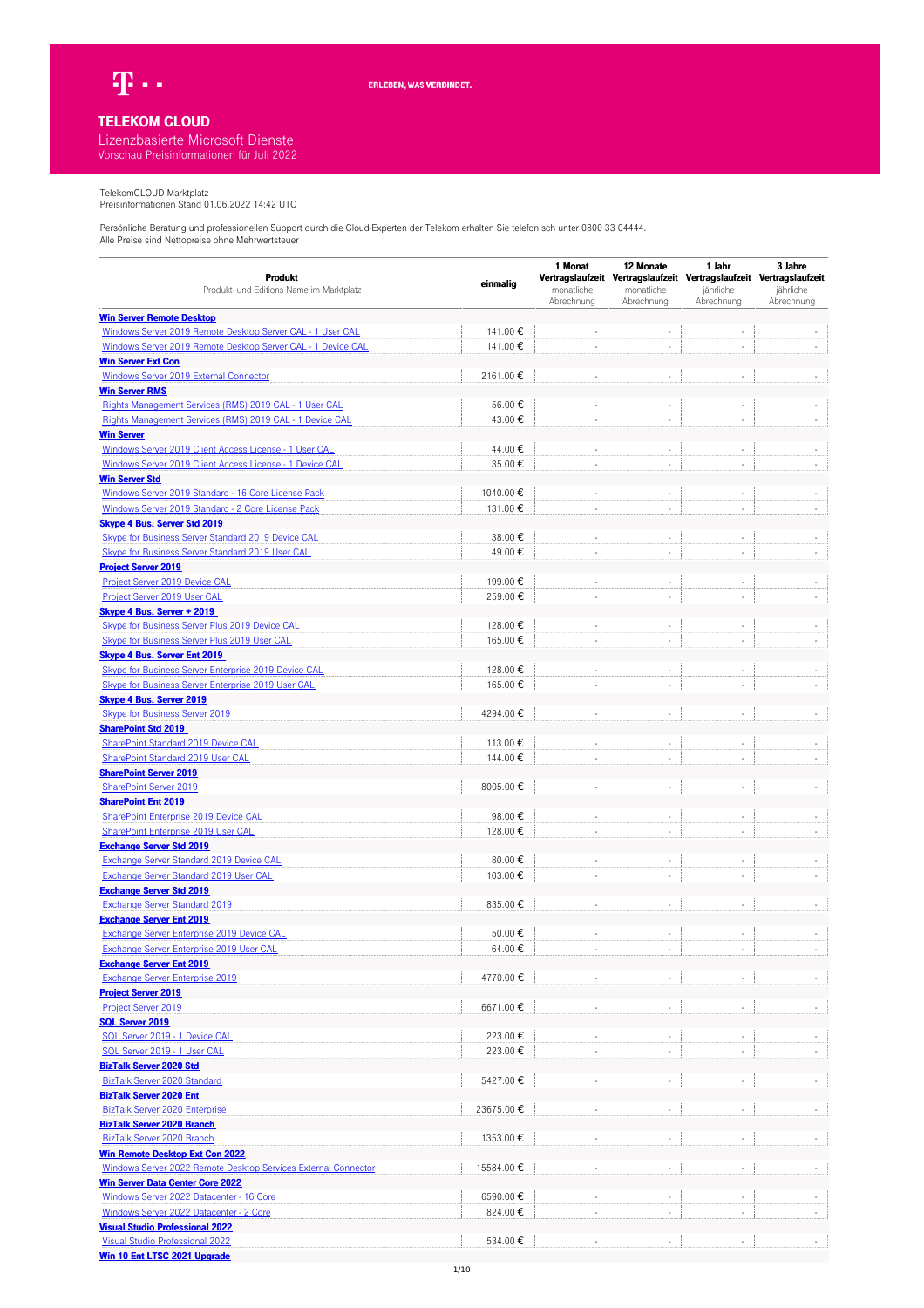|                                                                                                   |                          | 1 Monat                  | 12 Monate                | 1 Jahr                                                              | 3 Jahre                 |  |
|---------------------------------------------------------------------------------------------------|--------------------------|--------------------------|--------------------------|---------------------------------------------------------------------|-------------------------|--|
| <b>Produkt</b>                                                                                    | einmalig                 |                          |                          | Vertragslaufzeit Vertragslaufzeit Vertragslaufzeit Vertragslaufzeit |                         |  |
| Produkt- und Editions Name im Marktplatz                                                          |                          | monatliche<br>Abrechnung | monatliche<br>Abrechnung | jährliche<br>Abrechnung                                             | jährliche<br>Abrechnung |  |
|                                                                                                   |                          |                          |                          |                                                                     |                         |  |
| Windows 10 Enterprise LTSC 2021 Upgrade                                                           | 315.00€                  |                          | ä,                       |                                                                     |                         |  |
| Win 10 Ent N LTSC 2021 Upgrade                                                                    |                          |                          |                          |                                                                     |                         |  |
| Windows 10 Enterprise N LTSC 2021 Upgrade                                                         | 315.00€                  | $\sim$                   | $\overline{\phantom{a}}$ |                                                                     |                         |  |
| Win Server 2022 Ext Con                                                                           |                          |                          |                          |                                                                     |                         |  |
| Windows Server 2022 External Connector                                                            | 2377.00€                 | $\sim$                   | $\sim$                   | $\sim$                                                              |                         |  |
| Win Server 2022 Rights Mgmt Ext Con                                                               |                          |                          |                          |                                                                     |                         |  |
| Windows Server 2022 Rights Management External Connector                                          | 21464.00€                |                          |                          |                                                                     |                         |  |
| <b>Azure Information Protection</b>                                                               |                          |                          |                          |                                                                     |                         |  |
| <b>Azure Information Protection Premium P1</b>                                                    |                          | 2.03€                    | 1.69€                    | 20.28€                                                              |                         |  |
| <b>Dynamics 365 Fraud Protection</b>                                                              |                          |                          |                          |                                                                     |                         |  |
| Dynamics 365 Fraud Protection Purchase Protection                                                 | ÷.                       | 1011.96€                 | 843.30€                  | 10119.60€                                                           |                         |  |
| Dynamics 365 Fraud Protection Loss Prevention                                                     | ä,                       | 1011.96€                 | 843.30€                  | 10119.60€                                                           |                         |  |
| Dynamics 365 Fraud Protection Account Protection                                                  | ÷,                       | 1011.96€                 | 843.30€                  | 10119.60€                                                           |                         |  |
| <b>Dynamics 365 Human Resources</b>                                                               |                          |                          |                          |                                                                     |                         |  |
| Dynamics 365 Human Resources Self Service                                                         | ä,                       | 4.08€                    | 3.40€                    | 40.80€                                                              | 40.80€                  |  |
| Dynamics 365 Human Resources Attach to Qualifying Dynamics 365 Base Offer                         | $\blacksquare$           | 30.36€                   | 25.30€                   | 303.60€                                                             | 303.60€                 |  |
| Dynamics 365 Human Resources                                                                      | ÷,                       | 121.44 €                 | 101.20€                  | 1214.40€                                                            | 1214.40€                |  |
| <b>Dynamics 365 Project Operations</b>                                                            |                          |                          |                          |                                                                     |                         |  |
| Dynamics 365 Project Operations Attach                                                            | $\overline{\phantom{a}}$ | 30.36€                   | 25.30€                   | 303.60€                                                             | 303.60€                 |  |
| Dynamics 365 Project Operations                                                                   | ä,                       | 121.44 €                 | 101.20€                  | 1214.40€                                                            | 1214.40€                |  |
| <b>Dynamics 365 Supply Chain Management</b>                                                       |                          |                          |                          |                                                                     |                         |  |
| Dynamics 365 Supply Chain Management Attach to Qualifying Dynamics 365 Base Offer                 | ÷,                       | 30.36€                   | 25.30€                   | 303.60€                                                             | 303.60€                 |  |
| Dynamics 365 Supply Chain Management                                                              | $\overline{\phantom{a}}$ | 182.16€                  | 151.80€                  | 1821.60€                                                            | 1821.60€                |  |
| Electronic Invoicing Add-on for Dynamics 365                                                      | $\sim$                   | 303.60€                  | 253.00€                  | 3036.00€                                                            | 3036.00€                |  |
| Sensor Data Intelligence Scenario Add-in for Dynamics 365 Supply Chain Management                 | ÷,                       | 1518.00€                 | 1265.00€                 | 15180.00€                                                           | 15180.00€               |  |
| Basic Edge Scale Unit add-in for Dynamics 365 Supply Chain Management                             | $\sim$                   | 2023.92€                 | 1686.60€                 | 20239.20€                                                           | 20239.20€               |  |
| Basic Cloud Scale Unit add-in for Dynamics 365 Supply Chain Management                            | $\overline{\phantom{a}}$ | 4047.84€                 | 3373.20€                 | 40478.40€                                                           | 40478.40€               |  |
| Standard Edge Scale Unit add-in for Dynamics 365 Supply Chain Management                          | ä,                       | 6071.76€                 | 5059.80€                 | 60717.60€                                                           | 60717.60€               |  |
| Standard Cloud Scale Unit add-in for Dynamics 365 Supply Chain Management                         | $\overline{\phantom{a}}$ | 12143.52 €               | 10119.60€                | 121435.20€                                                          | 121435.20€              |  |
| <b>Power BI Pro</b>                                                                               |                          |                          |                          |                                                                     |                         |  |
| Power BI Pro                                                                                      | $\bar{a}$                | 10.08€                   | 8.40€                    | 100.80€                                                             |                         |  |
| AO 10-Year Audit Log Retention Add On                                                             |                          | 2.03€                    | 1.69€                    | 20.28€                                                              |                         |  |
| 10-Year Audit Log Retention Add On<br><b>AO Basic Cloud Scale Unit Overage</b>                    | $\overline{\phantom{a}}$ |                          |                          |                                                                     |                         |  |
| <b>Basic Cloud Scale Unit Overage</b>                                                             | $\omega$                 | 101.16€                  | 84.30€                   | 1011.60€                                                            | 1011.60€                |  |
| <b>AO Dynamics 365 Commerce Ratings and Reviews</b>                                               |                          |                          |                          |                                                                     |                         |  |
| Dynamics 365 Commerce Ratings and Reviews                                                         | $\omega$                 | 759.00€                  | 632.50€                  | 7590.00€                                                            | 7590.00€                |  |
| <b>AO Dynamics 365 Commerce Recommendations</b>                                                   |                          |                          |                          |                                                                     |                         |  |
| <b>Dynamics 365 Commerce Recommendations</b>                                                      |                          | 3035.88€                 | 2529.90€                 | 30358.80€                                                           | 30358.80€               |  |
| AO Dynamics 365 Commerce Scale Unit Basic - Cloud                                                 |                          |                          |                          |                                                                     |                         |  |
| Dynamics 365 Commerce Scale Unit Basic - Cloud                                                    |                          | 6071.76€                 | 5059.80€                 | 60717.60€                                                           | 60717.60€               |  |
| <b>AO Dynamics 365 Commerce Scale Unit Premium - Cloud</b>                                        |                          |                          |                          |                                                                     |                         |  |
| Dynamics 365 Commerce Scale Unit Premium - Cloud                                                  |                          | 37442.52€                | 31202.10€                | 374425.20€                                                          | 374425.20€              |  |
| <b>AO Dynamics 365 Commerce Scale Unit Standard - Cloud</b>                                       |                          |                          |                          |                                                                     |                         |  |
| Dynamics 365 Commerce Scale Unit Standard - Cloud                                                 |                          | 17203.32 €               | 14336.10€                | 172033.20€                                                          | 172033.20€              |  |
| AO Dynamics 365 e-Commerce Tier 1 Band 1 Overage                                                  |                          |                          |                          |                                                                     |                         |  |
| Dynamics 365 e-Commerce Tier 1 Band 1 Overage                                                     | $\omega$                 | 506.04€                  | 421.70€                  | 5060.40€                                                            |                         |  |
| AO Dynamics 365 e-Commerce Tier 1 Band 2 Overage                                                  |                          |                          |                          |                                                                     |                         |  |
| Dynamics 365 e-Commerce Tier 1 Band 2 Overage                                                     | $\sim$                   | 506.04 €                 | 421.70€                  | 5060.40€                                                            |                         |  |
| AO Dynamics 365 e-Commerce Tier 1 Band 3 Overage                                                  |                          |                          |                          |                                                                     |                         |  |
| Dynamics 365 e-Commerce Tier 1 Band 3 Overage                                                     | $\omega$                 | 506.04 €                 | 421.70€                  | 5060.40€                                                            |                         |  |
| AO Dynamics 365 e-Commerce Tier 1 Band 4 Overage                                                  |                          |                          |                          |                                                                     |                         |  |
| Dynamics 365 e-Commerce Tier 1 Band 4 Overage                                                     | ÷                        | 506.04€                  | 421.70€                  | 5060.40€                                                            |                         |  |
| AO Dynamics 365 e-Commerce Tier 1 Band 5 Overage                                                  |                          |                          |                          |                                                                     |                         |  |
| Dynamics 365 e-Commerce Tier 1 Band 5 Overage                                                     | ä,                       | 506.04€                  | 421.70€                  | 5060.40€                                                            |                         |  |
| <u>AO Dynamics 365 e-Commerce Tier 1 Band 6 Overage</u>                                           |                          |                          |                          |                                                                     |                         |  |
| Dynamics 365 e-Commerce Tier 1 Band 6 Overage                                                     | $\sim$                   | 506.04€                  | 421.70€                  | 5060.40€                                                            |                         |  |
| AO Dynamics 365 e-Commerce Tier 2 Band 1 Overage                                                  |                          |                          |                          |                                                                     |                         |  |
| Dynamics 365 e-Commerce Tier 2 Band 1 Overage                                                     | $\Box$                   | 506.04 €                 | 421.70€                  | 5060.40€                                                            |                         |  |
| <b>AO Dynamics 365 e-Commerce Tier 2 Band 2 Overage</b>                                           |                          |                          |                          |                                                                     |                         |  |
| Dynamics 365 e-Commerce Tier 2 Band 2 Overage                                                     | $\overline{\phantom{a}}$ | 506.04€                  | 421.70€                  | 5060.40€                                                            |                         |  |
| AO Dynamics 365 e-Commerce Tier 2 Band 3 Overage                                                  |                          |                          |                          |                                                                     |                         |  |
| Dynamics 365 e-Commerce Tier 2 Band 3 Overage                                                     | ÷,                       | 506.04 €                 | 421.70€                  | 5060.40€                                                            |                         |  |
| AO Dynamics 365 e-Commerce Tier 2 Band 4 Overage                                                  |                          |                          |                          |                                                                     |                         |  |
| Dynamics 365 e-Commerce Tier 2 Band 4 Overage                                                     | $\overline{\phantom{a}}$ | 506.04 €                 | 421.70€                  | 5060.40€                                                            |                         |  |
| AO Dynamics 365 e-Commerce Tier 2 Band 5 Overage                                                  |                          |                          |                          |                                                                     |                         |  |
| Dynamics 365 e-Commerce Tier 2 Band 5 Overage                                                     | $\overline{\phantom{a}}$ | 506.04€                  | 421.70€                  | 5060.40€                                                            |                         |  |
| AO Dynamics 365 e-Commerce Tier 2 Band 6 Overage                                                  |                          |                          |                          |                                                                     |                         |  |
| Dynamics 365 e-Commerce Tier 2 Band 6 Overage                                                     |                          | 506.04 €                 | 421.70€                  | 5060.40€                                                            |                         |  |
| AO Dynamics 365 e-Commerce Tier 3 Band 1 Overage                                                  |                          |                          |                          |                                                                     |                         |  |
| Dynamics 365 e-Commerce Tier 3 Band 1 Overage                                                     | ÷                        | 506.04 €                 | 421.70€                  | 5060.40€                                                            |                         |  |
| AO Dynamics 365 e-Commerce Tier 3 Band 2 Overage<br>Dynamics 365 e-Commerce Tier 3 Band 2 Overage |                          | 506.04 €                 | 421.70€                  | 5060.40€                                                            |                         |  |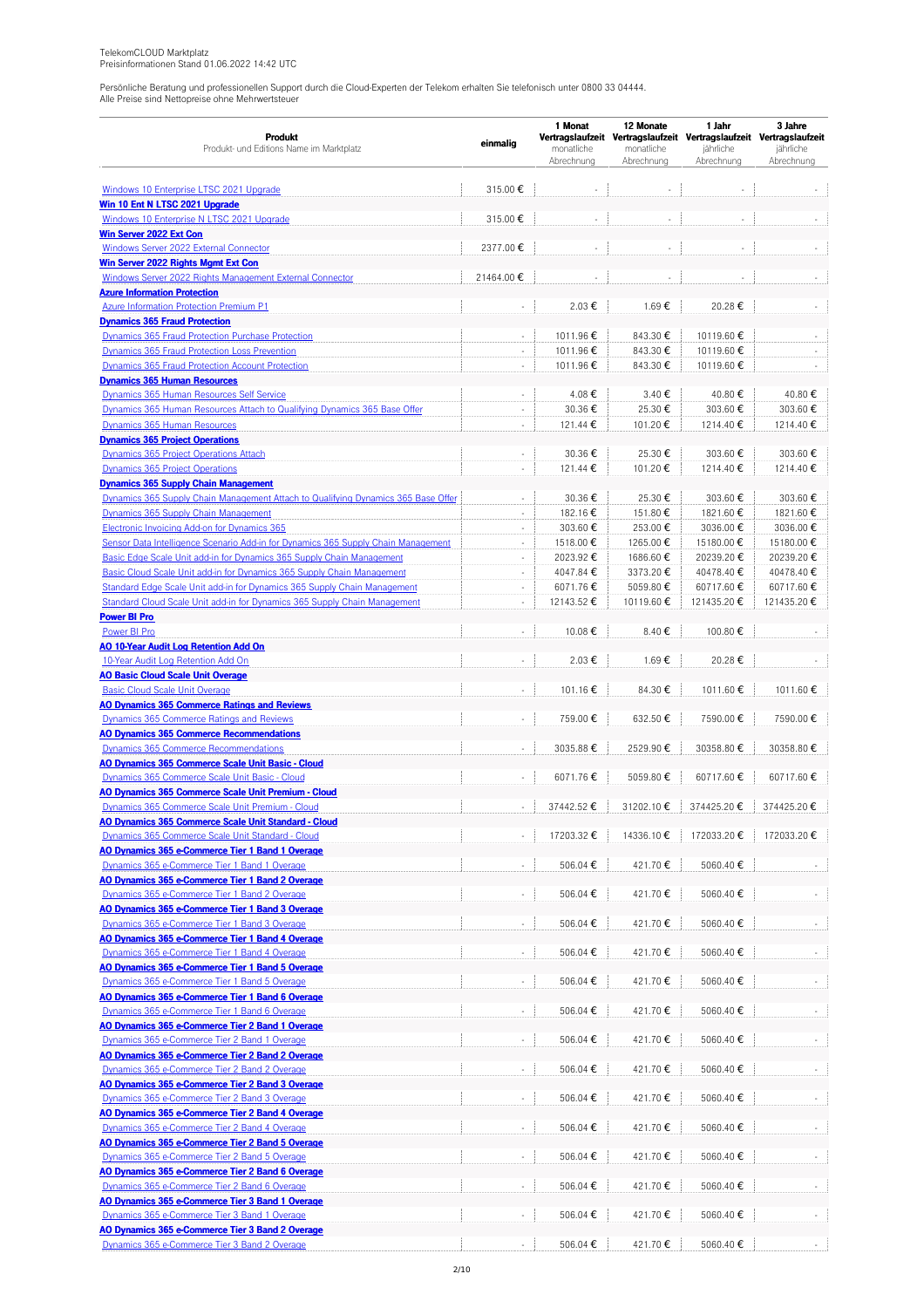| Produkt<br>Produkt- und Editions Name im Marktplatz                                                                                                                                  | einmalig                    | 1 Monat<br>monatliche<br>Abrechnung | 12 Monate<br>monatliche<br>Abrechnung | 1 Jahr<br>Vertragslaufzeit Vertragslaufzeit Vertragslaufzeit Vertragslaufzeit<br>jährliche<br>Abrechnung | 3 Jahre<br>jährliche<br>Abrechnung |
|--------------------------------------------------------------------------------------------------------------------------------------------------------------------------------------|-----------------------------|-------------------------------------|---------------------------------------|----------------------------------------------------------------------------------------------------------|------------------------------------|
| <b>AO Dynamics 365 e-Commerce Tier 3 Band 3 Overage</b>                                                                                                                              |                             |                                     |                                       |                                                                                                          |                                    |
| Dynamics 365 e-Commerce Tier 3 Band 3 Overage                                                                                                                                        |                             | 506.04€                             | 421.70€                               | 5060.40€                                                                                                 |                                    |
| AO Dynamics 365 e-Commerce Tier 3 Band 4 Overage                                                                                                                                     | ä,                          |                                     |                                       |                                                                                                          |                                    |
| Dynamics 365 e-Commerce Tier 3 Band 4 Overage<br><b>AO Dynamics 365 e-Commerce Tier 3 Band 5 Overage</b>                                                                             |                             | 506.04 €                            | 421.70€                               | 5060.40€                                                                                                 |                                    |
| Dynamics 365 e-Commerce Tier 3 Band 5 Overage                                                                                                                                        | $\overline{\phantom{a}}$    | 506.04€                             | 421.70€                               | 5060.40€                                                                                                 |                                    |
| <b>AO Dynamics 365 e-Commerce Tier 3 Band 6 Overage</b>                                                                                                                              |                             |                                     |                                       |                                                                                                          |                                    |
| Dynamics 365 e-Commerce Tier 3 Band 6 Overage                                                                                                                                        | $\sim$                      | 506.04€                             | 421.70€                               | 5060.40€                                                                                                 |                                    |
| <b>AO Dynamics 365 Fraud Protection Account Protection Addon</b>                                                                                                                     |                             |                                     |                                       |                                                                                                          |                                    |
| Dynamics 365 Fraud Protection Account Protection Addon<br>AO Dynamics 365 Fraud Protection Loss Prevention Addon                                                                     | ä,                          | 151.80€                             | 126.50€                               | 1518.00€                                                                                                 |                                    |
| Dynamics 365 Fraud Protection Loss Prevention Addon                                                                                                                                  | ÷,                          | 151.80€                             | 126.50€                               | 1518.00€                                                                                                 |                                    |
| <b>AO Dynamics 365 Fraud Protection Purchase Protection Addon</b>                                                                                                                    |                             |                                     |                                       |                                                                                                          |                                    |
| Dynamics 365 Fraud Protection Purchase Protection Addon                                                                                                                              | ä,                          | 151.80€                             | 126.50€                               | 1518.00€                                                                                                 |                                    |
| AO Dynamics 365 Human Resources Sandbox                                                                                                                                              |                             |                                     |                                       |                                                                                                          |                                    |
| Dynamics 365 Human Resources Sandbox                                                                                                                                                 |                             | 1416.72€                            | 1180.60€                              | 14167.20€                                                                                                | 14167.20€                          |
| AO Dynamics 365 Operations - Sandbox Tier 3: Premier Acceptance Testing<br>Dynamics 365 Operations - Sandbox Tier 3: Premier Acceptance Testing                                      |                             |                                     |                                       |                                                                                                          | 40984.80€                          |
| AO Dynamics 365 Operations - Sandbox Tier 4:Standard Performance Testing                                                                                                             |                             | 4098.48€                            | 3415.40€                              | 40984.80€                                                                                                |                                    |
| <b>Dynamics 365 Operations - Sandbox Tier 4: Standard Performance Testing</b>                                                                                                        | $\overline{\phantom{a}}$    | 7994.52€                            | 6662.10€                              | 79945.20€                                                                                                | 79945.20€                          |
| <u> AO Dynamics 365 Operations - Sandbox Tier 5:Premier Performance Testing</u>                                                                                                      |                             |                                     |                                       |                                                                                                          |                                    |
| Dynamics 365 Operations - Sandbox Tier 5: Premier Performance Testing                                                                                                                | ×,                          | 12143.52 €                          | 10119.60€                             | 121435.20€                                                                                               | 121435.20€                         |
| <b>AO Scheduler</b>                                                                                                                                                                  |                             |                                     |                                       |                                                                                                          |                                    |
| Scheduler                                                                                                                                                                            |                             | 10.08€                              | 8.40€                                 | 100.80€                                                                                                  |                                    |
| AO Sensor Data Intelligence Additional Machines Add-in for Dynamics 365 Supply Chain Management<br>Sensor Data Intelligence Additional Machines Add-in for Dynamics 365 Supply Chain |                             |                                     |                                       |                                                                                                          |                                    |
| Management                                                                                                                                                                           |                             | 252.96€                             | 210.80€                               | 2529.60€                                                                                                 | 2529.60€                           |
| <b>AO Standard Cloud Scale Unit Overage</b>                                                                                                                                          |                             |                                     |                                       |                                                                                                          |                                    |
| <b>Standard Cloud Scale Unit Overage</b>                                                                                                                                             |                             | 506.04€                             | 421.70€                               | 5060.40€                                                                                                 | 5060.40€                           |
| <b>AO Universal Print Additional Capacity 10K</b>                                                                                                                                    |                             |                                     |                                       |                                                                                                          |                                    |
| Universal Print Additional Capacity 10K<br><b>AO Standard Edge Scale Unit Overage</b>                                                                                                |                             | 506.04 €                            | 421.70€                               | 5060.40€                                                                                                 |                                    |
| <b>Standard Edge Scale Unit Overage</b>                                                                                                                                              | $\overline{\phantom{a}}$    | 252.96€                             | 210.80€                               | 2529.60€                                                                                                 | 2529.60€                           |
| <b>Dynamics 365 Intelligent Order Management</b>                                                                                                                                     |                             |                                     |                                       |                                                                                                          |                                    |
| Dynamics 365 Intelligent Order Management                                                                                                                                            | $\sim$                      | 303.60€                             | 253.00€                               | 3036.00€                                                                                                 |                                    |
| Dynamics 365 Intelligent Order Management USL                                                                                                                                        |                             |                                     |                                       |                                                                                                          |                                    |
| <b>Microsoft Teams Essentials</b>                                                                                                                                                    |                             |                                     |                                       |                                                                                                          |                                    |
| Microsoft Teams Essentials (AAD Identity)                                                                                                                                            | ÷,                          | 4.08€                               | 3.40 €                                | 40.80€                                                                                                   |                                    |
| <b>Microsoft Viva</b><br><b>Microsoft Viva Learning</b>                                                                                                                              | $\overline{\phantom{a}}$    | 4.08€                               | 3.40€                                 | 40.80€                                                                                                   |                                    |
| <b>Microsoft Viva</b>                                                                                                                                                                | $\sim$                      | 12.12€                              | 10.10€                                | 121.20€                                                                                                  |                                    |
| Microsoft Viva Insights Capacity                                                                                                                                                     | $\bar{z}$                   | 5059.80€                            | 4216.50€                              | 50598.00€                                                                                                |                                    |
| <b>AO Operator Connect Conferencing</b>                                                                                                                                              |                             |                                     |                                       |                                                                                                          |                                    |
| <b>Operator Connect Conferencing</b>                                                                                                                                                 |                             |                                     |                                       |                                                                                                          |                                    |
| <b>AO Teams Phone with Calling Plan</b>                                                                                                                                              |                             |                                     |                                       | 202.80€                                                                                                  |                                    |
| <b>Teams Phone with Calling Plan</b><br><b>VEE Telekom Telefonie (Betrieb)</b>                                                                                                       |                             | 20.28€                              | 16.90€                                |                                                                                                          |                                    |
| Office 365 Enterprise E1 (kostenlos)                                                                                                                                                 |                             |                                     | $\overline{\phantom{a}}$              |                                                                                                          |                                    |
| <b>Windows 365 Enterprise</b>                                                                                                                                                        |                             |                                     |                                       |                                                                                                          |                                    |
| Windows 365 Enterprise 2 vCPU, 4 GB, 64 GB                                                                                                                                           |                             | 25.50€                              | ÷,                                    |                                                                                                          |                                    |
| Windows 365 Enterprise 2 vCPU, 4 GB, 128 GB                                                                                                                                          | ×,                          | 28.20€                              | ÷                                     |                                                                                                          |                                    |
| Windows 365 Enterprise 2 vCPU, 4 GB, 256 GB                                                                                                                                          | $\overline{\phantom{a}}$    | 36.40€                              | $\sim$                                | $\overline{\phantom{a}}$                                                                                 |                                    |
| Windows 365 Enterprise 2 vCPU, 8 GB, 128 GB                                                                                                                                          | $\overline{\phantom{a}}$    | 37.30€                              | $\overline{\phantom{a}}$              | $\sim$                                                                                                   |                                    |
| Windows 365 Enterprise 2 vCPU, 8 GB, 256 GB<br>Windows 365 Enterprise 4 vCPU, 16 GB, 128 GB                                                                                          | $\sim$                      | 45.50€<br>60.10€                    | $\overline{\phantom{a}}$<br>÷         | $\sim$                                                                                                   |                                    |
| Windows 365 Enterprise 4 vCPU, 16 GB, 256 GB                                                                                                                                         | ×,                          | 68.30€                              | ÷,                                    |                                                                                                          |                                    |
| Windows 365 Enterprise 4 vCPU, 16 GB, 512 GB                                                                                                                                         | $\overline{\phantom{a}}$    | 92.00€                              | ٠                                     | $\overline{\phantom{a}}$                                                                                 |                                    |
| Windows 365 Enterprise 8 vCPU, 32 GB, 128 GB                                                                                                                                         | ×,                          | 112.00€                             | $\overline{\phantom{a}}$              | $\sim$                                                                                                   |                                    |
| Windows 365 Enterprise 8 vCPU, 32 GB, 256 GB                                                                                                                                         | $\mathcal{L}_{\mathcal{A}}$ | 120.20€                             | ÷.                                    | $\sim$                                                                                                   | $\sim$                             |
| Windows 365 Enterprise 8 vCPU, 32 GB, 512 GB                                                                                                                                         |                             | 143.90€                             |                                       |                                                                                                          |                                    |
| <b>Azure Plan</b>                                                                                                                                                                    |                             |                                     |                                       |                                                                                                          |                                    |
| Azure nutzungsbasierte Abrechnung<br><b>AO M365 Domestic Calling Plan</b>                                                                                                            | $\overline{\phantom{a}}$    |                                     |                                       |                                                                                                          |                                    |
| Microsoft 365 Domestic Calling Plan (120 min)                                                                                                                                        | $\overline{\phantom{a}}$    | 6.12 €                              | 5.10€                                 | 61.20€                                                                                                   |                                    |
| Microsoft 365 Domestic Calling Plan                                                                                                                                                  | ÷,                          | 12.12 €                             | 10.10€                                | 121.20€                                                                                                  |                                    |
| <b>AO Microsoft Viva Insights</b>                                                                                                                                                    |                             |                                     |                                       |                                                                                                          |                                    |
| <b>Microsoft Viva Insights</b>                                                                                                                                                       |                             | 4.08€                               | 3.40€                                 | 40.80€                                                                                                   |                                    |
| <b>AO Microsoft Intune Storage Add-on</b>                                                                                                                                            |                             |                                     |                                       |                                                                                                          |                                    |
| Microsoft Intune Storage Add-on                                                                                                                                                      | $\bar{\phantom{a}}$         | 4.08€                               | 3.40€                                 | 40.80€                                                                                                   |                                    |
| <b>AO Basic Edge Scale Unit Overage</b><br><b>Basic Edge Scale Unit Overage</b>                                                                                                      | $\overline{\phantom{a}}$    | 50.64 €                             | 42.20€                                | 506.40€                                                                                                  | 506.40€                            |
| <b>AO Microsoft Viva Topics</b>                                                                                                                                                      |                             |                                     |                                       |                                                                                                          |                                    |
| <b>Microsoft Viva Topics</b>                                                                                                                                                         | $\overline{\phantom{a}}$    | 4.08€                               | 3.40€                                 | 40.80€                                                                                                   |                                    |
| <b>Visio Online</b>                                                                                                                                                                  |                             |                                     |                                       |                                                                                                          |                                    |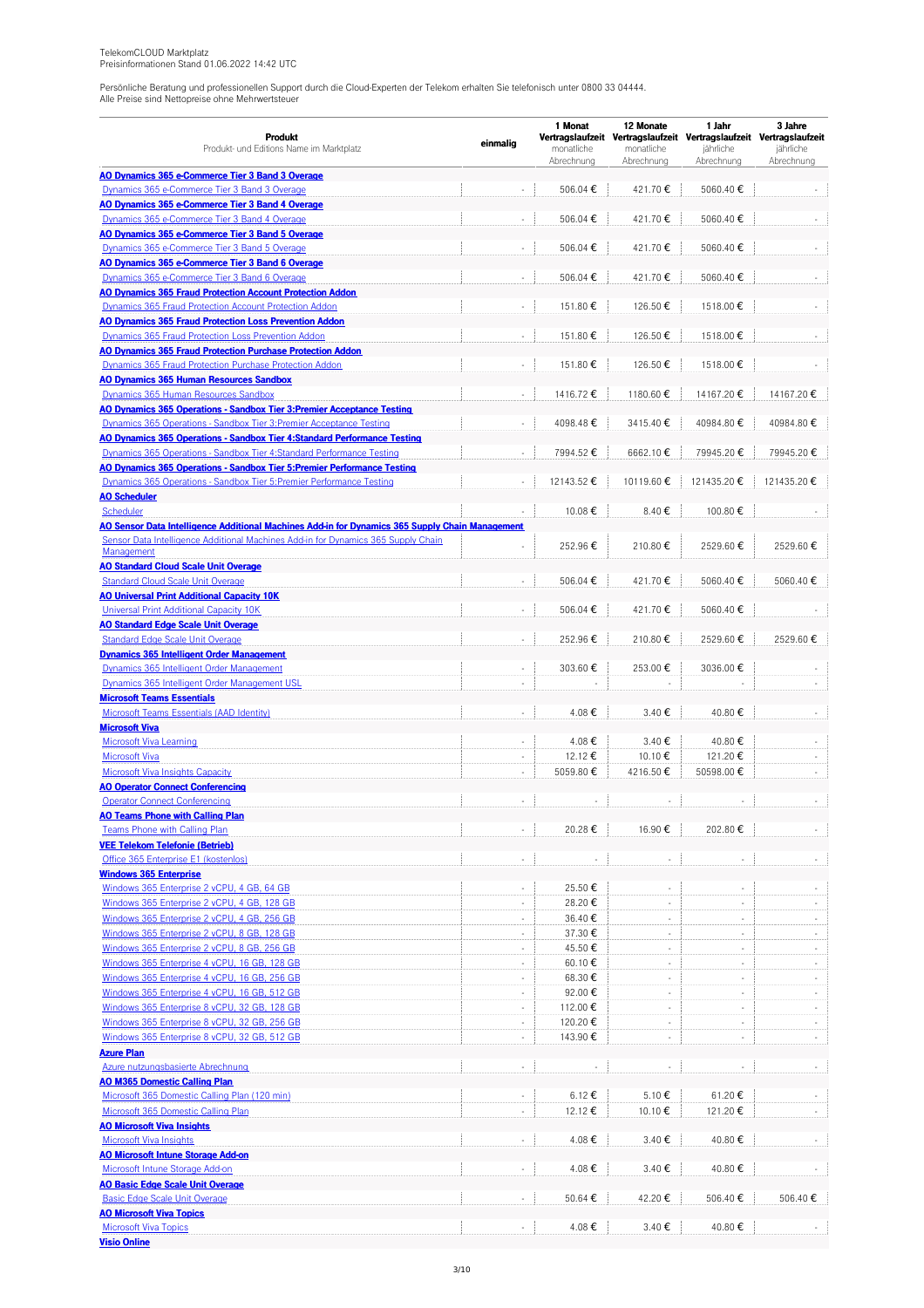|                                                                                                               |                                    | 1 Monat                  | 12 Monate                | 1 Jahr                                                              | 3 Jahre                        |  |
|---------------------------------------------------------------------------------------------------------------|------------------------------------|--------------------------|--------------------------|---------------------------------------------------------------------|--------------------------------|--|
| Produkt                                                                                                       | einmalig                           |                          |                          | Vertragslaufzeit Vertragslaufzeit Vertragslaufzeit Vertragslaufzeit |                                |  |
| Produkt- und Editions Name im Marktplatz                                                                      |                                    | monatliche<br>Abrechnung | monatliche<br>Abrechnung | jährliche<br>Abrechnung                                             | jährliche<br>Abrechnung        |  |
| Visio Plan 1                                                                                                  | $\overline{\phantom{a}}$           | 5.04 €                   | 4.20€                    | 50.40€                                                              |                                |  |
| Visio Plan 2                                                                                                  | ÷,                                 | 15.12€                   | 12.60 €                  | 151.20€                                                             |                                |  |
| AO Universal Print volume add-on (500 jobs) - Microsoft 365                                                   |                                    |                          |                          |                                                                     |                                |  |
| Universal Print volume add-on (500 jobs) - Microsoft 365                                                      | ÷,                                 | 25.32€                   | 21.10€                   | 253.20€                                                             |                                |  |
| <b>AO Skype for Business Plus CAL</b>                                                                         |                                    |                          |                          |                                                                     |                                |  |
| <b>Skype for Business Plus CAL</b>                                                                            | $\bar{a}$                          | 2.03€                    | 1.69€                    | 20.28€                                                              |                                |  |
| <b>AO SharePoint Syntex</b>                                                                                   |                                    |                          |                          |                                                                     |                                |  |
| <b>SharePoint Syntex</b>                                                                                      | ÷,                                 | 5.04 €                   | 4.20€                    | 50.40€                                                              |                                |  |
| <b>SharePoint</b>                                                                                             |                                    |                          |                          |                                                                     |                                |  |
| SharePoint (Plan 1)                                                                                           | $\sim$                             | 5.04€                    | 4.20€                    | 50.40€                                                              |                                |  |
| SharePoint (Plan 2)                                                                                           | ÷,                                 | 10.08€                   | 8.40€                    | 100.80€                                                             | $\overline{\phantom{a}}$       |  |
| <b>Project Online</b>                                                                                         |                                    |                          |                          |                                                                     |                                |  |
| <b>Project Online Essentials</b>                                                                              | $\bar{z}$                          | 7.08€                    | 5.90€                    | 70.80€                                                              |                                |  |
| Project Plan 1                                                                                                | ×,                                 | 10.08€                   | 8.40€                    | 100.80€                                                             |                                |  |
| Project Plan 3                                                                                                | $\overline{\phantom{a}}$           | 30.36€                   | 25.30€                   | 303.60€                                                             | $\overline{\phantom{a}}$       |  |
| Project Plan 5                                                                                                | $\overline{\phantom{a}}$           | 55.68€                   | 46.40€                   | 556.80€                                                             | $\sim$                         |  |
| <b>AO Power Virtual Agent User License</b>                                                                    |                                    |                          |                          |                                                                     |                                |  |
| <b>Power Virtual Agent User License</b>                                                                       |                                    |                          |                          |                                                                     |                                |  |
| <b>AO Power BI Premium Per User Add-On</b>                                                                    |                                    |                          |                          |                                                                     |                                |  |
| Power BI Premium Per User Add-On                                                                              | $\overline{\phantom{a}}$           | 10.08€                   | 8.40€                    | 100.80€                                                             |                                |  |
| <b>Power BI Premium</b>                                                                                       |                                    |                          |                          |                                                                     |                                |  |
| <b>Power BI Premium Per User</b>                                                                              | $\overline{\phantom{a}}$           | 20.28€                   | 16.90€                   | 202.80€                                                             |                                |  |
| Power BI Premium P1                                                                                           | ÷.                                 | 5054.76€                 | 4212.30€                 | 50547.60€                                                           | $\overline{\phantom{a}}$       |  |
| Power BI Premium P2                                                                                           | $\sim$                             | 10114.56€                | 8428.80€                 | 101145.60€                                                          | ÷,                             |  |
| Power BI Premium P3                                                                                           | $\sim$                             | 20234.16€                | 16861.80€                | 202341.60€                                                          | $\overline{\phantom{a}}$       |  |
| Power BI Premium P4                                                                                           | $\overline{\phantom{a}}$           | 40473.36€                | 33727.80€                | 404733.60 €                                                         | ÷.                             |  |
| Power BI Premium P5                                                                                           | ÷,                                 | 80951.76€                | 67459.80€                | 809517.60€                                                          | ÷.                             |  |
| AO Power Automate unattended RPA add-on                                                                       |                                    |                          |                          |                                                                     |                                |  |
| Power Automate unattended RPA add-on                                                                          | $\overline{\phantom{a}}$           | 151.80€                  | 126.50€                  | 1518.00€                                                            |                                |  |
| <b>OneDrive for Business</b>                                                                                  |                                    |                          |                          |                                                                     |                                |  |
| OneDrive for business (Plan 1)                                                                                |                                    | 5.04€                    | 4.20€                    | 50.40€                                                              |                                |  |
| OneDrive for business (Plan 2)                                                                                | $\overline{\phantom{a}}$           | 10.08€                   | 8.40€                    | 100.80€                                                             |                                |  |
| <b>AO Office 365 Extra File Storage</b>                                                                       |                                    |                          |                          |                                                                     |                                |  |
| Office 365 Extra File Storage                                                                                 | ÷,                                 | $0.20 \epsilon$          | $0.17 \mathbf{E}$        | 2.04€                                                               |                                |  |
| <b>Office 365 Enterprise</b>                                                                                  |                                    |                          |                          |                                                                     |                                |  |
| <b>Office 365 E1</b>                                                                                          | $\overline{\phantom{a}}$           | 10.08€                   | 8.40€                    | 100.80€                                                             |                                |  |
| Microsoft 365 Apps for enterprise                                                                             | ×,                                 | 15.36€                   | 12.80€                   | 153.60€                                                             | ÷,                             |  |
| Office 365 E3                                                                                                 | $\mathcal{L}_{\mathcal{A}}$        | 27.12€                   | 22.60€                   | 271.20€                                                             | ÷.                             |  |
| <b>Office 365 E5</b>                                                                                          | $\overline{\phantom{a}}$           | 44.88€                   | 37.40€                   | 448.80€                                                             | $\overline{\phantom{a}}$       |  |
| Office 365 E5 without Audio Conferencing                                                                      | ÷,                                 | 44.88€                   | 37.40€                   | 448.80€                                                             | $\overline{\phantom{a}}$       |  |
| <b>AO Office 365 Data Loss Prevention</b>                                                                     |                                    |                          |                          |                                                                     |                                |  |
| Office 365 Data Loss Prevention                                                                               |                                    | 3.00€                    | 2.50€                    | 30.00€                                                              |                                |  |
| AO Microsoft Stream Storage Add-On (500 GB)                                                                   |                                    |                          |                          |                                                                     |                                |  |
| Microsoft Stream Storage Add-On (500 GB)                                                                      | ÷,                                 | 101.16€                  | 84.30€                   | 1011.60€                                                            |                                |  |
| AO Microsoft Stream Plan 2 for Office 365 Add-On                                                              |                                    |                          |                          |                                                                     |                                |  |
| Microsoft Stream Plan 2 for Office 365 Add-On                                                                 |                                    | 2.03€                    | 1.69€                    | 20.28€                                                              |                                |  |
| <b>Microsoft Power Apps</b>                                                                                   |                                    |                          |                          |                                                                     |                                |  |
| Power Apps per app plan (1 app or portal)                                                                     | $\sim$<br>÷.                       | 5.04 €                   | 4.20€                    | 50.40€                                                              |                                |  |
| Power Apps per app plan<br>Power Apps per user plan                                                           |                                    | 10.08€<br>20.28€         | 8.40€<br>16.90€          | 100.80€<br>202.80€                                                  | $\sim$                         |  |
|                                                                                                               |                                    |                          |                          |                                                                     |                                |  |
| Power Platform Requests add-on                                                                                | $\overline{\phantom{a}}$<br>$\sim$ | 50.64 €<br>70.80€        | 42.20€<br>59.00€         | 506.40€<br>708.00€                                                  | $\overline{\phantom{a}}$<br>÷. |  |
| Power Apps Portals login capacity add-on Tier 3 (50 unit min)                                                 | $\sim$                             |                          |                          |                                                                     | $\sim$                         |  |
| Power Apps Portals page view capacity add-on<br>Power Apps Portals login capacity add-on Tier 2 (10 unit min) | ×,                                 | 101.16€<br>101.16€       | 84.30€<br>84.30€         | 1011.60 €<br>1011.60€                                               | $\sim$                         |  |
| Power Apps Portals login capacity add-on                                                                      | $\mathcal{L}_{\mathcal{A}}$        | 202.44€                  | 168.70€                  | 2024.40€                                                            | ÷.                             |  |
| Al Builder Capacity add-on                                                                                    | $\overline{\phantom{a}}$           | 506.04€                  | 421.70€                  | 5060.40€                                                            | $\sim$                         |  |
| <b>AO Microsoft Defender for Office 365 (Plan 2)</b>                                                          |                                    |                          |                          |                                                                     |                                |  |
| Microsoft Defender for Office 365 (Plan 2)                                                                    | ÷.                                 | 5.04 €                   | 4.20€                    | 50.40€                                                              |                                |  |
| <b>AO Microsoft Defender for Office 365 (Plan 1)</b>                                                          |                                    |                          |                          |                                                                     |                                |  |
| Microsoft Defender for Office 365 (Plan 1)                                                                    | $\overline{\phantom{a}}$           | 2.03€                    | 1.69€                    | 20.28€                                                              |                                |  |
| <b>Microsoft Defender for Cloud Apps</b>                                                                      |                                    |                          |                          |                                                                     |                                |  |
| <b>Microsoft Defender for Cloud Apps</b>                                                                      |                                    | 3.60€                    | 3.00€                    | 36.00€                                                              |                                |  |
| Microsoft Defender for Cloud Apps - App Governance Add-On                                                     | $\overline{\phantom{a}}$           | 4.08€                    | 3.40€                    | 40.80€                                                              |                                |  |
| <b>AO Microsoft Teams Phone Standard - Virtual User (Trial)</b>                                               |                                    |                          |                          |                                                                     |                                |  |
| Microsoft Teams Phone Standard - Virtual User                                                                 | $\overline{\phantom{a}}$           |                          | ×                        |                                                                     |                                |  |
| <b>AO Microsoft Teams Phone Standard - Virtual User</b>                                                       |                                    |                          |                          |                                                                     |                                |  |
| Microsoft Teams Phone Standard - Virtual User                                                                 | $\overline{\phantom{a}}$           |                          |                          |                                                                     |                                |  |
| <b>AO Microsoft Teams Phone Standard</b>                                                                      |                                    |                          |                          |                                                                     |                                |  |
| <b>Microsoft Teams Phone Standard</b>                                                                         | $\bar{\phantom{a}}$                | 8.04€                    | 6.70€                    | 80.40€                                                              |                                |  |
| <b>AO Microsoft 365 F5 Security Add-on</b>                                                                    |                                    |                          |                          |                                                                     |                                |  |
| Microsoft 365 F5 Security Add-on                                                                              |                                    | 8.04€                    | 6.70€                    | 80.40€                                                              |                                |  |
| AO Microsoft 365 F5 Security + Compliance Add-on                                                              |                                    |                          |                          |                                                                     |                                |  |
| Microsoft 365 F5 Security + Compliance Add-on                                                                 | ÷.                                 | 13.20€                   | 11.00 €                  | 132.00€                                                             |                                |  |
| AO Microsoft 365 F5 Compliance Add-on                                                                         |                                    |                          |                          |                                                                     |                                |  |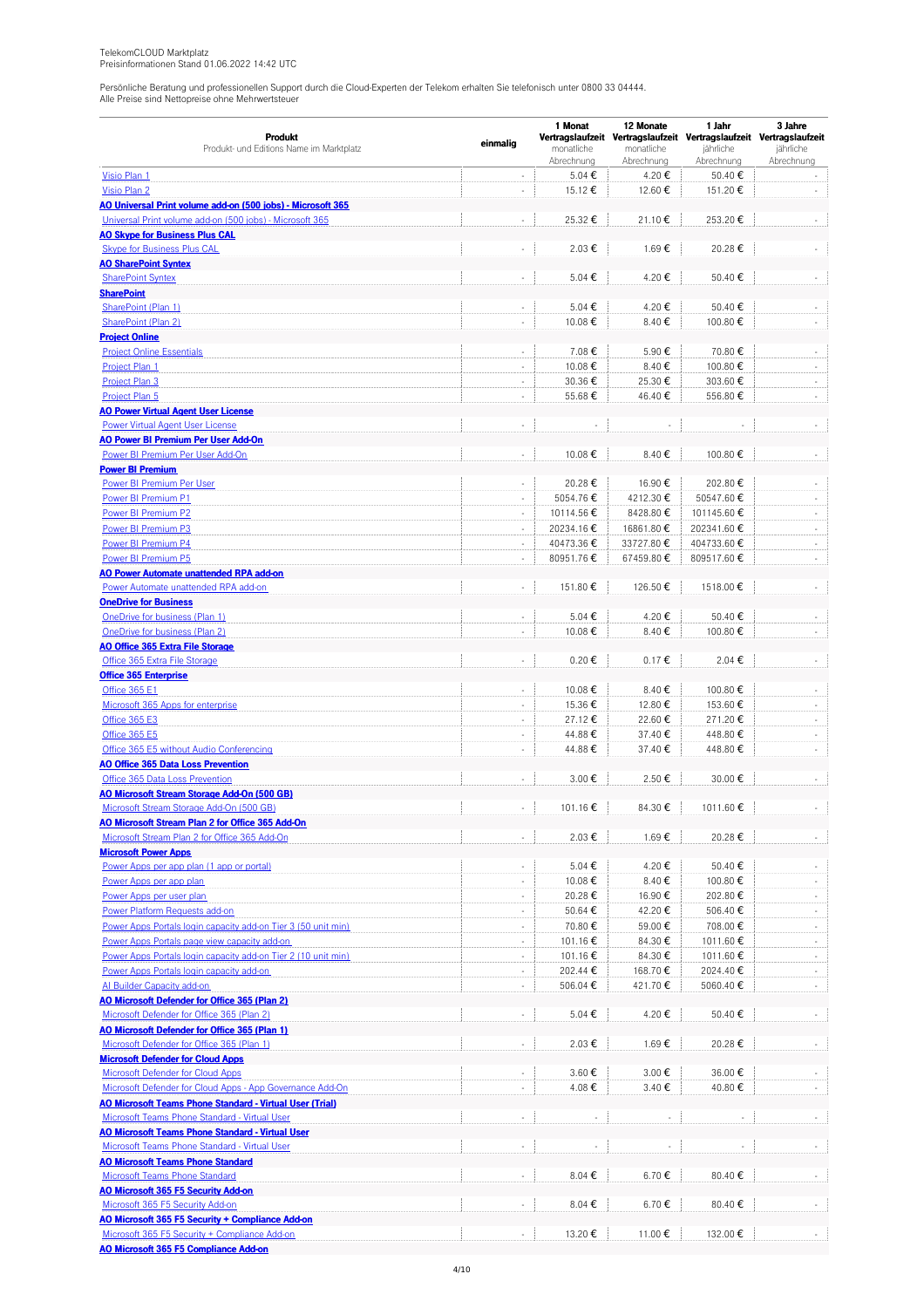|                                                                                                                 |                          | 1 Monat         | 12 Monate       | 1 Jahr                                                                           | 3 Jahre                  |  |
|-----------------------------------------------------------------------------------------------------------------|--------------------------|-----------------|-----------------|----------------------------------------------------------------------------------|--------------------------|--|
| <b>Produkt</b><br>Produkt- und Editions Name im Marktplatz                                                      | einmalig                 | monatliche      | monatliche      | Vertragslaufzeit Vertragslaufzeit Vertragslaufzeit Vertragslaufzeit<br>jährliche | jährliche                |  |
|                                                                                                                 |                          | Abrechnung      | Abrechnung      | Abrechnung                                                                       | Abrechnung               |  |
| Microsoft 365 F5 Compliance Add-on                                                                              |                          | 8.04€           | 6.70€           | 80.40€                                                                           |                          |  |
| <b>Microsoft 365 Enterprise</b>                                                                                 |                          |                 |                 |                                                                                  |                          |  |
| Microsoft 365 F1                                                                                                | ÷,                       | 2.28€           | 1.90€           | 22.80€                                                                           |                          |  |
| Microsoft Defender for Endpoint P1                                                                              | $\sim$                   | 3.00€           | 2.50€           | 30.00€                                                                           | $\sim$                   |  |
| Office 365 F3                                                                                                   | ÷,                       | 4.08€           | 3.40€           | 40.80€                                                                           |                          |  |
| Microsoft Defender for Endpoint P2                                                                              | $\sim$                   | 5.28€           | 4.40€           | 52.80€                                                                           | $\sim$                   |  |
| <b>Microsoft Defender for Endpoint Server</b>                                                                   | $\overline{\phantom{a}}$ | 5.28€           | 4.40€           | 52.80€                                                                           | $\overline{\phantom{a}}$ |  |
| Microsoft 365 E5 Insider Risk Management                                                                        | $\bar{z}$                | 6.12€           | 5.10 €          | 61.20€                                                                           | ÷                        |  |
| Microsoft 365 E5 eDiscovery and Audit                                                                           | $\sim$                   | 6.12€           | 5.10 €          | 61.20€                                                                           | $\sim$                   |  |
| Microsoft 365 E5 Information Protection and Governance                                                          | ÷,                       | 7.08€           | 5.90€           | 70.80€                                                                           |                          |  |
| Microsoft 365 F3                                                                                                | $\sim$                   | 8.04€           | 6.70€           | 80.40€                                                                           | $\sim$                   |  |
| Microsoft 365 E3                                                                                                | $\overline{\phantom{a}}$ | 42.48€          | 35.40€          | 424.80€                                                                          | $\overline{\phantom{a}}$ |  |
| Microsoft 365 E3 - Unattended License                                                                           | $\bar{z}$                | 42.48€          | 35.40€          | 424.80€                                                                          | ÷                        |  |
| Microsoft 365 E5                                                                                                | $\sim$                   | 64.44 €         | 53.70€          | 644.40€                                                                          | $\sim$                   |  |
| Compliance Manager Premium Assessment Add-On                                                                    | ÷,                       | 2529.96€        | 2108.30€        | 25299.60€                                                                        | $\sim$                   |  |
| <b>AO Microsoft 365 E5 Security</b>                                                                             |                          |                 |                 |                                                                                  |                          |  |
| Microsoft 365 E5 Security                                                                                       | ÷,                       | 12.12€          | 10.10€          | 121.20€                                                                          |                          |  |
| <b>AO Microsoft 365 E5 Compliance</b>                                                                           |                          |                 |                 |                                                                                  |                          |  |
| Microsoft 365 E5 Compliance                                                                                     | $\overline{\phantom{a}}$ | 12.12 €         | 10.10€          | 121.20€                                                                          |                          |  |
| <b>AO Microsoft 365 Domestic and International Calling Plan</b>                                                 |                          |                 |                 |                                                                                  |                          |  |
| Microsoft 365 Domestic and International Calling Plan                                                           |                          | 24.24€          | 20.20€          | 242.40€                                                                          |                          |  |
| <b>AO Microsoft 365 Audio Conferencing</b>                                                                      |                          |                 |                 |                                                                                  |                          |  |
| Microsoft 365 Audio Conferencing                                                                                | ÷,                       | 2.52€           | 2.10€           | 25.20€                                                                           |                          |  |
| <b>AO Extra Graph Connector Capacity</b>                                                                        |                          |                 |                 |                                                                                  |                          |  |
| <b>Extra Graph Connector Capacity</b>                                                                           | ÷,                       | 1011.96€        | 843.30€         | 10119.60€                                                                        |                          |  |
| <b>AO Extended Dial-out Minutes to USA/CAN</b>                                                                  |                          |                 |                 |                                                                                  |                          |  |
| Extended Dial-out Minutes to USA/CAN                                                                            | ÷,                       | 4.08€           | 3.40 €          | 40.80€                                                                           |                          |  |
| <b>Exchange Online Archiving for Exchange Server</b>                                                            |                          |                 |                 |                                                                                  |                          |  |
| Exchange Online Archiving for Exchange Server                                                                   | ÷,                       | 3.00€           | 2.50€           | 30.00€                                                                           |                          |  |
| <b>AO Exchange Online Archiving for Exchange Online</b><br><b>Exchange Online Archiving for Exchange Online</b> | ÷,                       | 3.00€           | 2.50€           | 30.00€                                                                           |                          |  |
|                                                                                                                 |                          |                 |                 |                                                                                  |                          |  |
| <b>Exchange Online</b><br><b>Exchange Online Protection</b>                                                     | $\overline{\phantom{a}}$ | 1.01€           | $0.84 \epsilon$ | 10.08€                                                                           |                          |  |
| <b>Exchange Online Kiosk</b>                                                                                    | $\bar{z}$                | 2.03€           | 1.69€           | 20.28€                                                                           | $\sim$                   |  |
| Exchange Online (Plan 1)                                                                                        | $\sim$                   | 4.08€           | 3.40€           | 40.80€                                                                           |                          |  |
| Exchange Online (Plan 2)                                                                                        | ÷,                       | 8.04€           | 6.70€           | 80.40€                                                                           |                          |  |
| <b>Enterprise Mobility and Security</b>                                                                         |                          |                 |                 |                                                                                  |                          |  |
| <b>Enterprise Mobility + Security E3</b>                                                                        |                          | 10.68€          | 8.90€           | 106.80€                                                                          |                          |  |
| Enterprise Mobility + Security E5                                                                               | $\overline{\phantom{a}}$ | 16.68€          | 13.90€          | 166.80€                                                                          |                          |  |
| AO Dynamics 365 Operations - Sandbox Tier 2:Standard Acceptance Testing                                         |                          |                 |                 |                                                                                  |                          |  |
| Dynamics 365 Operations - Sandbox Tier 2: Standard Acceptance Testing                                           |                          | 1366.20€        | 1138.50€        | 13662.00€                                                                        | 13662.00€                |  |
| <b>Dynamics 365 for Team Members</b>                                                                            |                          |                 |                 |                                                                                  |                          |  |
| Dynamics 365 Team Members for Migration                                                                         |                          | 4.80€           |                 |                                                                                  | 48.00€                   |  |
| Dynamics 365 Team Members                                                                                       | $\sim$                   | 8.04€           | 6.70€           | 80.40€                                                                           | 80.40€                   |  |
| <b>Dynamics 365 for Operations</b>                                                                              |                          |                 |                 |                                                                                  |                          |  |
| Dynamics 365 Operations - File Capacity                                                                         | $\overline{\phantom{a}}$ | 2.03€           | 1.69€           | 20.28€                                                                           |                          |  |
| Pro Direct Support for Dynamics 365 Operations                                                                  | $\sim$                   | 9.12€           | 7.60€           | 91.20€                                                                           |                          |  |
| Dynamics 365 Operations - Database Capacity                                                                     | $\overline{\phantom{a}}$ | 40.44€          | 33.70€          | 404.40€                                                                          |                          |  |
| Dynamics 365 Operations - Activity                                                                              | ÷,                       | 50.64 €         | 42.20€          | 506.40€                                                                          | 506.40€                  |  |
| Dynamics 365 Operations - Device                                                                                | $\overline{\phantom{a}}$ | 75.84 €         | 63.20€          | 758.40€                                                                          | 758.40€                  |  |
| Dynamics 365 Operations - Order Lines                                                                           | $\overline{\phantom{a}}$ | 506.04€         | 421.70€         | 5060.40€                                                                         |                          |  |
| <b>Dynamics 365 for Customer Service</b>                                                                        |                          |                 |                 |                                                                                  |                          |  |
| Dynamics 365 Customer Service Professional Attach to Qualifying Dynamics 365 Base                               |                          |                 |                 |                                                                                  |                          |  |
| Offer                                                                                                           |                          | 20.28€          | 16.90€          | 202.80€                                                                          | 202.80€                  |  |
| Dynamics 365 Customer Service Enterprise Attach to Qualifying Dynamics 365 Base                                 | ÷,                       | 20.28€          | 16.90€          | 202.80€                                                                          | 202.80€                  |  |
| Offer                                                                                                           |                          |                 |                 |                                                                                  |                          |  |
| Dynamics 365 Customer Service Professional                                                                      | ÷,                       | 50.64 €         | 42.20€          | 506.40€                                                                          | 506.40€                  |  |
| Dynamics 365 Customer Service Enterprise                                                                        | $\overline{\phantom{a}}$ | 96.12€          | 80.10€          | 961.20€                                                                          | 961.20€                  |  |
| Dynamics 365 Customer Service Enterprise Device                                                                 | $\overline{\phantom{a}}$ | 146.76€         | 122.30€         | 1467.60€                                                                         | 1467.60€                 |  |
| <b>AO Dynamics 365 Business Central Database Capacity Overage</b>                                               |                          |                 |                 |                                                                                  |                          |  |
| Dynamics 365 Business Central Database Capacity Overage                                                         | $\overline{\phantom{a}}$ | 5.04€           | 4.20€           | 50.40€                                                                           |                          |  |
| AO Dynamics 365 Business Central Database Capacity 100GB                                                        |                          |                 |                 |                                                                                  |                          |  |
| Dynamics 365 Business Central Database Capacity 100GB                                                           | ä,                       | 506.04€         | 421.70€         | 5060.40€                                                                         |                          |  |
| <b>AO Dynamics 365 Business Central Database Capacity</b>                                                       |                          |                 |                 |                                                                                  |                          |  |
| <b>Dynamics 365 Business Central Database Capacity</b>                                                          | $\overline{\phantom{a}}$ | 10.08€          | 8.40€           | 100.80€                                                                          |                          |  |
| <b>AO Dynamics 365 Business Central Additional Environment Addon</b>                                            |                          |                 |                 |                                                                                  |                          |  |
| Dynamics 365 Business Central Additional Environment Addon                                                      | ÷,                       | 506.04€         | 421.70€         | 5060.40€                                                                         |                          |  |
| <b>Dynamics 365 Business Central</b><br>Dynamics 365 Business Central Team Members                              |                          | 8.04 $\epsilon$ | 6.70€           | 80.40€                                                                           | 80.40€                   |  |
| Dynamics 365 Business Central Device                                                                            | ÷,                       | 40.44 €         | 33.70€          | 404.40€                                                                          | 404.40 €                 |  |
| <b>Dynamics 365 Business Central Essentials</b>                                                                 | $\overline{\phantom{a}}$ | 70.80€          | 59.00€          | 708.00€                                                                          | 708.00€                  |  |
| Dynamics 365 Business Central Premium                                                                           | ×.                       | 101.16€         | 84.30€          | 1011.60€                                                                         | 1011.60€                 |  |
| <b>Dynamics 365 Business Central External Accountant</b>                                                        | $\overline{\phantom{a}}$ |                 |                 |                                                                                  |                          |  |
| <b>Common Area Phone</b>                                                                                        |                          |                 |                 |                                                                                  |                          |  |
|                                                                                                                 |                          |                 |                 |                                                                                  |                          |  |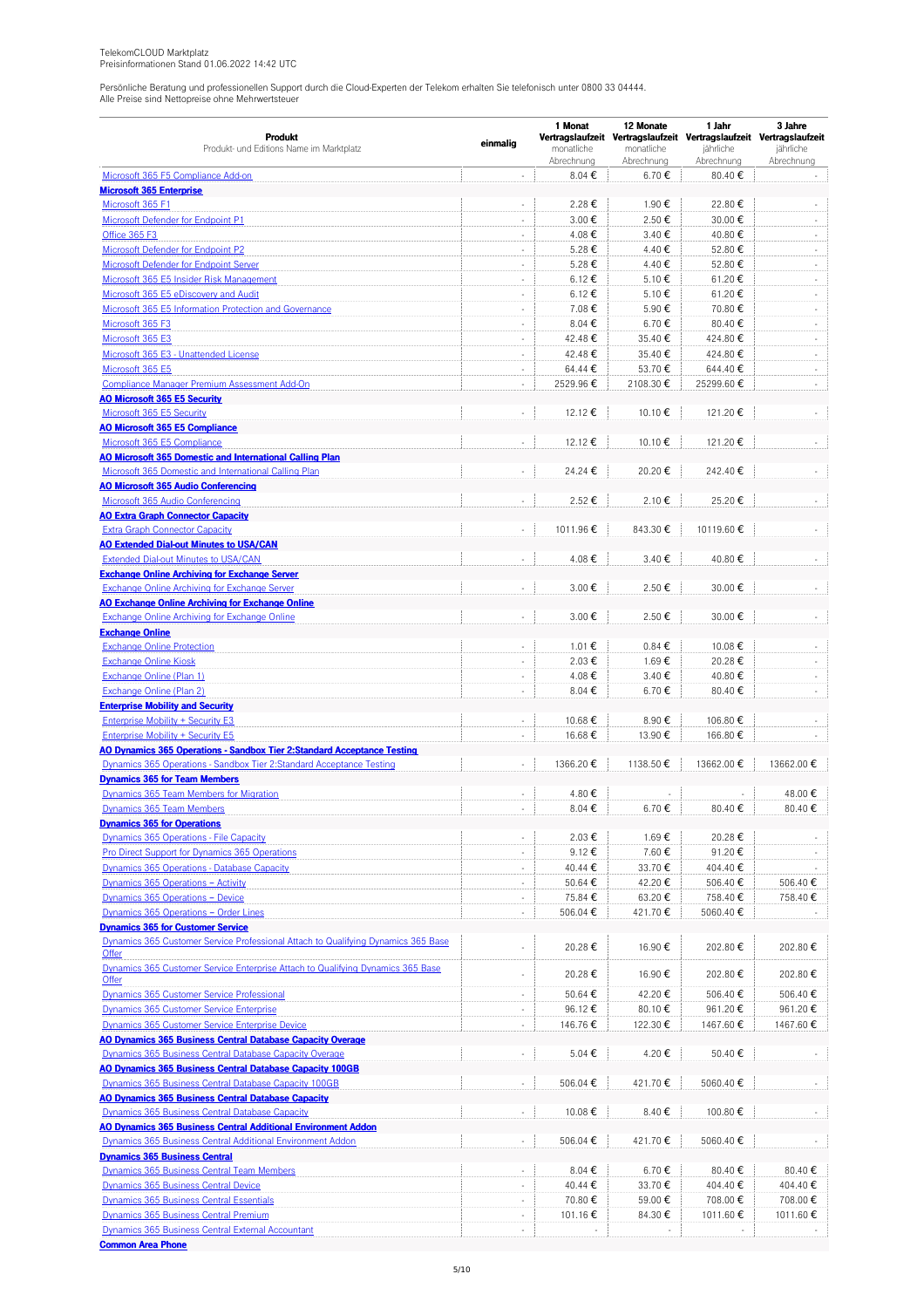|                                                                                                                                                            | einmalig                 | 1 Monat                  | 12 Monate                | 1 Jahr                                                              | 3 Jahre                 |  |
|------------------------------------------------------------------------------------------------------------------------------------------------------------|--------------------------|--------------------------|--------------------------|---------------------------------------------------------------------|-------------------------|--|
| Produkt                                                                                                                                                    |                          |                          |                          | Vertragslaufzeit Vertragslaufzeit Vertragslaufzeit Vertragslaufzeit |                         |  |
| Produkt- und Editions Name im Marktplatz                                                                                                                   |                          | monatliche<br>Abrechnung | monatliche<br>Abrechnung | jährliche<br>Abrechnung                                             | jährliche<br>Abrechnung |  |
| <b>Common Area Phone</b>                                                                                                                                   | L,                       | 8.04 €                   | 6.70€                    | 80.40€                                                              |                         |  |
| <b>AO Business Apps (free)</b>                                                                                                                             |                          |                          |                          |                                                                     |                         |  |
| <b>Business Apps (free)</b>                                                                                                                                | ÷,                       |                          |                          |                                                                     |                         |  |
| <b>Azure Advanced Threat Protection</b>                                                                                                                    |                          |                          |                          |                                                                     |                         |  |
| <b>Microsoft Defender for Identity</b>                                                                                                                     |                          | 5.52€                    | 4.60€                    | 55.20€                                                              |                         |  |
| <b>Azure Active Directory</b>                                                                                                                              |                          |                          |                          |                                                                     |                         |  |
| <b>Azure Active Directory Premium P1</b>                                                                                                                   | ÷,                       | 6.12 €                   | 5.10€                    | 61.20€                                                              |                         |  |
| <b>Azure Active Directory Premium P2</b>                                                                                                                   | ÷,                       | 9.12€                    | 7.60 €                   | 91.20€                                                              |                         |  |
| <b>AO Advanced eDiscovery Storage</b><br><b>Advanced eDiscovery Storage</b>                                                                                | ÷,                       | 101.16€                  | 84.30€                   | 1011.60€                                                            |                         |  |
| <b>AO Advanced Communications</b>                                                                                                                          |                          |                          |                          |                                                                     |                         |  |
| <b>Advanced Communications</b>                                                                                                                             |                          | 12.12€                   | 10.10€                   | 121.20€                                                             |                         |  |
| <b>Dynamics 365 Field Service</b>                                                                                                                          |                          |                          |                          |                                                                     |                         |  |
| Dynamics 365 Field Service Attach to Qualifying Dynamics 365 Base Offer                                                                                    | ÷,                       | 20.28€                   | 16.90€                   | 202.80€                                                             | 202.80€                 |  |
| Dynamics 365 Field Service                                                                                                                                 | ÷,                       | 96.12€                   | 80.10€                   | 961.20€                                                             | 961.20€                 |  |
| Dynamics 365 Field Service Device                                                                                                                          | ä,                       | 146.76€                  | 122.30€                  | 1467.60€                                                            |                         |  |
| <b>AO Microsoft 365 Domestic Calling Plan</b>                                                                                                              |                          |                          |                          |                                                                     |                         |  |
| Microsoft 365 Domestic Calling Plan                                                                                                                        |                          | 12.12 €                  | 10.10€                   | 121.20€                                                             |                         |  |
| AO Microsoft 365 Domestic Calling Plan (120 min)                                                                                                           |                          |                          |                          |                                                                     |                         |  |
| Microsoft 365 Domestic Calling Plan (120 min)                                                                                                              | ÷,                       | 6.12 €                   | 5.10 €                   | 61.20€                                                              |                         |  |
| <b>AO Microsoft 365 International Calling Plan</b>                                                                                                         |                          |                          |                          |                                                                     |                         |  |
| Microsoft 365 International Calling Plan<br>AO DO NOT USE Microsoft Defender for Cloud Apps - App Governance                                               | $\overline{\phantom{a}}$ | 12.12 €                  | 10.10€                   | 121.20€                                                             |                         |  |
| VEE DO NOT USE Microsoft Defender for Cloud Apps - App Governance                                                                                          | ä,                       | 4.08€                    | 3.40€                    | 40.80€                                                              |                         |  |
| <b>AO Dynamics 365 Asset Management Addl Assets</b>                                                                                                        |                          |                          |                          |                                                                     |                         |  |
| Dynamics 365 Asset Management Addl Assets                                                                                                                  | ÷,                       | 101.16€                  | 84.30€                   | 1011.60€                                                            | 1011.60€                |  |
| AO Dynamics 365 Sales Conversation Intelligence AddOn                                                                                                      |                          |                          |                          |                                                                     |                         |  |
| Dynamics 365 Sales Conversation Intelligence AddOn                                                                                                         |                          | 2023.92€                 | 1686.60€                 | 20239.20€                                                           |                         |  |
| <b>Dynamics 365 Customer Insights</b>                                                                                                                      |                          |                          |                          |                                                                     |                         |  |
| Dynamics 365 Customer Insights Attach                                                                                                                      | $\bar{a}$                | 1011.96€                 | 843.30€                  | 10119.60€                                                           |                         |  |
| Dynamics 365 Customer Insights                                                                                                                             | $\sim$                   | 1518.00€                 | 1265.00€                 | 15180.00€                                                           |                         |  |
| AO Dynamics 365 Customer Insights B2C Profiles Add-on                                                                                                      |                          |                          |                          |                                                                     |                         |  |
| Dynamics 365 Customer Insights B2C Profiles Add-on                                                                                                         |                          | 1011.96€                 | 843.30€                  | 10119.60€                                                           |                         |  |
| <b>AO Dynamics 365 Customer Service Chat</b>                                                                                                               |                          |                          |                          |                                                                     |                         |  |
| Dynamics 365 Customer Service Chat<br>AO Dynamics 365 Customer Service Digital Messaging add-on                                                            | ÷,                       | 60.72€                   | 50.60€                   | 607.20€                                                             |                         |  |
| Dynamics 365 Customer Service Digital Messaging add-on                                                                                                     |                          | 75.84€                   | 63.20€                   | 758.40€                                                             |                         |  |
| <b>Dynamics 365 Enterprise</b>                                                                                                                             |                          |                          |                          |                                                                     |                         |  |
| <b>Common Data Service File Capacity</b>                                                                                                                   | ÷.                       | 2.03€                    | 1.69€                    | 20.28€                                                              |                         |  |
| <b>Common Data Service Log Capacity</b>                                                                                                                    |                          | 10.08€                   | 8.40€                    | 100.80€                                                             |                         |  |
| <b>Common Data Service Database Capacity</b>                                                                                                               | $\Box$                   | 40.44 €                  | 33.70€                   | 404.40€                                                             |                         |  |
| AO Dynamics 365 Field Service - Resource Scheduling Optimization                                                                                           |                          |                          |                          |                                                                     |                         |  |
| Dynamics 365 Field Service - Resource Scheduling Optimization                                                                                              |                          | 30.36 €                  | 25.30€                   | 303.60€                                                             |                         |  |
| <b>AO Dynamics 365 Marketing Additional Application</b>                                                                                                    |                          |                          |                          |                                                                     |                         |  |
| Dynamics 365 Marketing Additional Application                                                                                                              | $\overline{\phantom{a}}$ | 506.04 €                 | 421.70€                  | 5060.40€                                                            |                         |  |
| AO Dynamics 365 Marketing Additional Non-Prod Application                                                                                                  |                          |                          |                          |                                                                     |                         |  |
| Dynamics 365 Marketing Additional Non-Prod Application<br>AO Dynamics 365 Marketing Addnl Contacts Tier 1                                                  | $\overline{\phantom{a}}$ | 252.96€                  | 210.80€                  | 2529.60€                                                            |                         |  |
| Dynamics 365 Marketing Addnl Contacts Tier 1                                                                                                               | $\overline{\phantom{a}}$ | 252.96€                  | 210.80€                  | 2529.60€                                                            |                         |  |
| AO Dynamics 365 Marketing Addnl Contacts Tier 1 for CE Plan                                                                                                |                          |                          |                          |                                                                     |                         |  |
| Dynamics 365 Marketing Addnl Contacts Tier 1 for CE Plan                                                                                                   | ÷.                       | 607.20€                  | 506.00€                  | 6072.00€                                                            |                         |  |
| <b>AO Dynamics 365 Marketing Addnl Contacts Tier 2</b>                                                                                                     |                          |                          |                          |                                                                     |                         |  |
| Dynamics 365 Marketing Addnl Contacts Tier 2                                                                                                               | $\Box$                   | 1518.00 €                | 1265.00€                 | 15180.00€                                                           |                         |  |
| AO Dynamics 365 Marketing Addnl Contacts Tier 3                                                                                                            |                          |                          |                          |                                                                     |                         |  |
| Dynamics 365 Marketing Addnl Contacts Tier 3                                                                                                               | $\blacksquare$           | 1264.92€                 | 1054.10€                 | 12649.20€                                                           |                         |  |
| AO Dynamics 365 Marketing Addnl Contacts Tier 4                                                                                                            |                          |                          |                          |                                                                     |                         |  |
| Dynamics 365 Marketing Addnl Contacts Tier 4                                                                                                               | $\blacksquare$           | 759.00€                  | 632.50€                  | 7590.00€                                                            |                         |  |
| AO Dynamics 365 Marketing Addnl Contacts Tier 5                                                                                                            |                          |                          |                          |                                                                     |                         |  |
| Dynamics 365 Marketing Addnl Contacts Tier 5                                                                                                               | $\blacksquare$           | 506.04 €                 | 421.70€                  | 5060.40€                                                            |                         |  |
| <b>Dynamics 365 Sales</b>                                                                                                                                  |                          |                          |                          |                                                                     |                         |  |
| Dynamics 365 Sales Professional Attach to Qualifying Dynamics 365 Base Offer<br>Dynamics 365 Sales Enterprise Attach to Qualifying Dynamics 365 Base Offer | $\sim$                   | 20.28€<br>20.28€         | 16.90€<br>16.90€         | 202.80€                                                             | 202.80€                 |  |
| Dynamics 365 Sales Insights                                                                                                                                | $\Box$                   | 50.64 €                  | 42.20€                   | 202.80€<br>506.40€                                                  | 202.80€                 |  |
| Dynamics 365 Sales Professional                                                                                                                            | $\overline{\phantom{a}}$ | 65.76€                   | 54.80€                   | 657.60€                                                             | 657.60€                 |  |
| Dynamics 365 Sales Enterprise Edition                                                                                                                      | ÷,                       | 96.12€                   | 80.10€                   | 961.20€                                                             | 961.20€                 |  |
| Dynamics 365 Sales Premium                                                                                                                                 | ÷,                       | 136.56€                  | 113.80 €                 | 1365.60€                                                            |                         |  |
| <b>Dynamics 365 Sales Enterprise Edition Device</b>                                                                                                        | ÷,                       | 146.76€                  | 122.30 €                 | 1467.60€                                                            | 1467.60€                |  |
| <b>Power Virtual Agents</b>                                                                                                                                |                          |                          |                          |                                                                     |                         |  |
| <b>Power Virtual Agent</b>                                                                                                                                 | $\overline{\phantom{a}}$ | 1011.96€                 | 843.30 €                 | 10119.60€                                                           |                         |  |
| AO Universal Print Additional Capacity (10k) - Windows                                                                                                     |                          |                          |                          |                                                                     |                         |  |
| Universal Print Additional Capacity (10k) - Windows                                                                                                        | $\overline{\phantom{a}}$ | 506.04 €                 | 421.70€                  | 5060.40€                                                            |                         |  |
| <b>Windows 10 Enterprise</b>                                                                                                                               |                          |                          |                          |                                                                     |                         |  |
| Windows 10/11 Enterprise E3                                                                                                                                |                          | 7.08€                    | 5.90€                    | 70.80€                                                              |                         |  |
| Windows 10/11 Enterprise E5                                                                                                                                |                          | 12.96€                   | 10.80€                   | 129.60€                                                             |                         |  |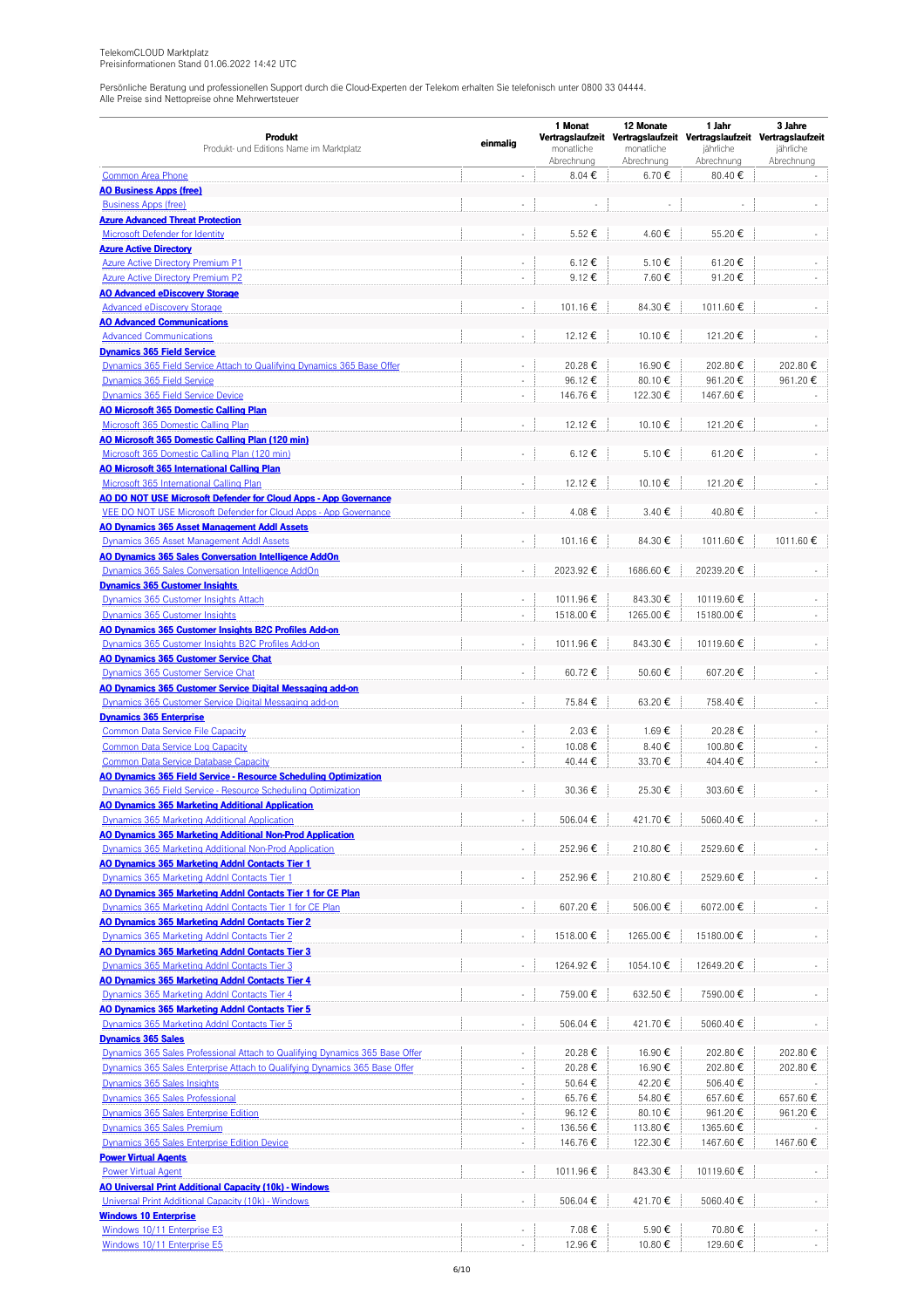|                                                                                                             | einmalig                    | 1 Monat                  | 12 Monate                | 1 Jahr                                                              | 3 Jahre                 |
|-------------------------------------------------------------------------------------------------------------|-----------------------------|--------------------------|--------------------------|---------------------------------------------------------------------|-------------------------|
| <b>Produkt</b>                                                                                              |                             |                          |                          | Vertragslaufzeit Vertragslaufzeit Vertragslaufzeit Vertragslaufzeit |                         |
| Produkt- und Editions Name im Marktplatz                                                                    |                             | monatliche<br>Abrechnung | monatliche<br>Abrechnung | jährliche<br>Abrechnung                                             | jährliche<br>Abrechnung |
| Windows 10/11 Enterprise E3 VDA                                                                             | $\sim$                      | 15.48€                   | 12.90€                   | 154.80€                                                             |                         |
| AO Dynamics 365 Customer Insights B2B Accounts Add-on                                                       |                             |                          |                          |                                                                     |                         |
| Dynamics 365 Customer Insights B2B Accounts Add-on                                                          |                             | 1011.96€                 | 843.30€                  | 10119.60€                                                           |                         |
| <b>AO Chat session for Virtual Agent</b>                                                                    |                             |                          |                          |                                                                     |                         |
| Chat session for Virtual Agent                                                                              | $\mathbf{r}$                | 455.40€                  | 379.50€                  | 4554.00€                                                            |                         |
| AO Dynamics 365 Customer Service Call Intelligence Minutes Add-on                                           |                             |                          |                          |                                                                     |                         |
| Dynamics 365 Customer Service Call Intelligence Minutes Add-on                                              |                             | 15.12€                   | 12.60€                   | 151.20€                                                             |                         |
| AO Dynamics 365 Customer Service Digital Messaging and Voice Add-in                                         |                             |                          |                          |                                                                     |                         |
| Dynamics 365 Customer Service Digital Messaging and Voice Add-in                                            | L.                          | 91.08€                   | 75.90€                   | 910.80€                                                             |                         |
| AO Dynamics 365 Customer Service Intelligent Voicebot Minutes Add-on                                        |                             |                          |                          |                                                                     |                         |
| Dynamics 365 Customer Service Intelligent Voicebot Minutes Add-on                                           | $\mathcal{L}_{\mathcal{A}}$ | 126.48€                  | 105.40€                  | 1264.80€                                                            |                         |
| AO Dynamics 365 Customer Service unified routing add-on                                                     |                             |                          |                          |                                                                     |                         |
| Dynamics 365 Customer Service unified routing add-on                                                        | ÷,                          | 809.52€                  | 674.60€                  | 8095.20€                                                            |                         |
| AO Dynamics 365 Customer Service Voice Channel Add-in                                                       |                             |                          |                          |                                                                     |                         |
| Dynamics 365 Customer Service Voice Channel Add-in                                                          | $\overline{\phantom{a}}$    | 75.84 €                  | 63.20€                   | 758.40€                                                             |                         |
| AO Dynamics 365 Marketing Interactions Add on pack: Tier 1                                                  |                             |                          |                          |                                                                     |                         |
| Dynamics 365 Marketing Interactions Add on pack: Tier 1                                                     | ÷,                          | 227.64€                  | 189.70€                  | 2276.40€                                                            |                         |
| <b>Universal Print</b>                                                                                      |                             |                          |                          |                                                                     |                         |
| <b>Universal Print</b>                                                                                      | L.                          | 4.08€                    | 3.40€                    | 40.80€                                                              |                         |
| Win 11 Pro                                                                                                  |                             |                          |                          |                                                                     |                         |
| Windows 11 Home to Pro Upgrade for Microsoft 365 Business                                                   | 52.00€                      |                          |                          |                                                                     |                         |
| Windows 11 Pro Upgrade                                                                                      | 200.00€                     | ×,                       | ÷.                       | ÷,                                                                  |                         |
| Win 11 Pro N                                                                                                |                             |                          |                          |                                                                     |                         |
| Windows 11 Home N to Pro N Upgrade for Microsoft 365 Business                                               | 52.00€                      |                          | ÷,                       |                                                                     |                         |
| Windows 11 Pro N Upgrade                                                                                    | 200.00€                     |                          |                          | ä,                                                                  |                         |
| <b>Dynamics 365 Marketing</b>                                                                               |                             |                          |                          |                                                                     |                         |
| Dynamics 365 Marketing Attach                                                                               |                             | 759.00€                  | 632.50€                  | 7590.00€                                                            |                         |
| Dynamics 365 Marketing                                                                                      | ÷,                          | 1518.00€                 | 1265.00€                 | 15180.00€                                                           |                         |
| <b>Microsoft Intune</b>                                                                                     | ÷,                          | 2.76€                    | 2.30€                    | 27.60€                                                              |                         |
| <b>Microsoft Intune Device</b>                                                                              | ÷,                          |                          |                          |                                                                     |                         |
| Remote Help Add On                                                                                          |                             | 8.04€                    | 3.00€<br>6.70€           | 36.00€<br>80.40€                                                    |                         |
| Microsoft Intune                                                                                            |                             |                          |                          |                                                                     |                         |
| AO Universal Print volume add-on (500 jobs) - Windows<br>Universal Print volume add-on (500 jobs) - Windows | $\overline{\phantom{a}}$    | 25.32€                   | 21.10€                   | 253.20€                                                             |                         |
| <b>Windows 365 Business</b>                                                                                 |                             |                          |                          |                                                                     |                         |
| Windows 365 Business 2 vCPU, 4 GB, 64 GB                                                                    | $\sim$                      | 29.10€                   | $\overline{\phantom{a}}$ |                                                                     |                         |
| Windows 365 Business 2 vCPU, 4 GB, 128 GB                                                                   | $\overline{a}$              | 31.90€                   | ÷,                       |                                                                     |                         |
| Windows 365 Business 2 vCPU, 4 GB, 256 GB                                                                   | $\bar{z}$                   | 40.10€                   | ÷,                       |                                                                     |                         |
| Windows 365 Business 2 vCPU, 8 GB, 128 GB                                                                   | ×,                          | 41.00€                   | ÷                        | $\sim$                                                              |                         |
| Windows 365 Business 2 vCPU, 8 GB, 256 GB                                                                   | ×,                          | 49.20€                   | $\bar{\phantom{a}}$      | ÷,                                                                  |                         |
| Windows 365 Business 4 vCPU, 16 GB, 128 GB                                                                  | $\mathbf{r}$                | 63.80€                   | $\overline{\phantom{a}}$ | $\sim$                                                              | ÷.                      |
| Windows 365 Business 4 vCPU, 16 GB, 256 GB                                                                  | ÷.                          | 72.00€                   | ÷,                       | ÷.                                                                  |                         |
| Windows 365 Business 4 vCPU, 16 GB, 512 GB                                                                  | ×,                          | 95.60€                   | ÷,                       |                                                                     |                         |
| Windows 365 Business 8 vCPU, 32 GB, 128 GB                                                                  | $\sim$                      | 115.70€                  | ÷,                       |                                                                     |                         |
| Windows 365 Business 8 vCPU, 32 GB, 256 GB                                                                  |                             | 123.90€                  |                          |                                                                     |                         |
| Windows 365 Business 8 vCPU, 32 GB, 512 GB                                                                  | $\overline{\phantom{a}}$    | 147.50€                  |                          |                                                                     |                         |
| <b>Dynamics 365 Finance</b>                                                                                 |                             |                          |                          |                                                                     |                         |
| Dynamics 365 Finance Attach to Qualifying Dynamics 365 Base Offer                                           |                             | 30.36€                   | 25.30€                   | 303.60€                                                             | 303.60€                 |
| Dynamics 365 Finance                                                                                        |                             | 182.16€                  | 151.80€                  | 1821.60€                                                            | 1821.60€                |
| <b>Dynamics 365 Commerce</b>                                                                                |                             |                          |                          |                                                                     |                         |
| Dynamics 365 Commerce Attach to Qualifying Dynamics 365 Base Offer                                          |                             | 30.36€                   | 25.30€                   | 303.60€                                                             | 303.60€                 |
| Dynamics 365 Commerce                                                                                       |                             | 182.16 €                 | 151.80€                  | 1821.60€                                                            | 1821.60€                |
| <b>Visual Studio Professional 2019</b>                                                                      |                             |                          |                          |                                                                     |                         |
| Visual Studio Professional 2019                                                                             | 533.00€                     |                          |                          |                                                                     |                         |
| Win 10 Ent LTSC 2019 Upgrade                                                                                |                             |                          |                          |                                                                     |                         |
| Windows 10 Enterprise LTSC 2019 Upgrade                                                                     | 315.00€                     |                          | ÷,                       |                                                                     |                         |
| Win 10 Ent N LTSC 2019 Upgrade                                                                              |                             |                          |                          |                                                                     |                         |
| Windows 10 Enterprise N LTSC 2019 Upgrade                                                                   | 315.00€                     |                          | ÷                        |                                                                     |                         |
| <b>Win Server Rights Mgmt Ext Con</b>                                                                       |                             |                          |                          |                                                                     |                         |
| Windows Server 2019 Rights Management External Connector                                                    | 19512.00€                   |                          |                          |                                                                     |                         |
| <b>BizTalk Server 2016 Branch</b>                                                                           |                             |                          |                          |                                                                     |                         |
| <b>BizTalk Server 2016 Branch</b>                                                                           | 1353.00€                    |                          |                          |                                                                     |                         |
| <b>BizTalk Server 2016 Ent</b>                                                                              |                             |                          |                          |                                                                     |                         |
| <b>BizTalk Server 2016 Enterprise</b>                                                                       | 23675.00€                   |                          |                          |                                                                     |                         |
| <b>BizTalk Server 2016 Std</b>                                                                              |                             |                          |                          |                                                                     |                         |
| BizTalk Server 2016 Standard                                                                                | 5427.00€                    |                          |                          |                                                                     |                         |
| <b>Excel 2019</b>                                                                                           |                             |                          |                          |                                                                     |                         |
| <b>Excel 2019</b>                                                                                           | 153.00€                     |                          |                          |                                                                     |                         |
| <b>Excel 2019 4 Mac</b>                                                                                     |                             |                          |                          |                                                                     |                         |
| Microsoft Excel 2019 for Mac                                                                                | 153.00€                     |                          |                          |                                                                     |                         |
| <b>Identity Manager 2016 Ext Con</b>                                                                        |                             |                          |                          |                                                                     |                         |
| Microsoft Identity Manager 2016 External Connector                                                          | 19596.00€                   |                          |                          |                                                                     |                         |
| Office Std 2019 4 Mac                                                                                       |                             |                          |                          |                                                                     |                         |
| Microsoft Office Standard 2019 for Mac                                                                      | 438.00€                     |                          |                          |                                                                     |                         |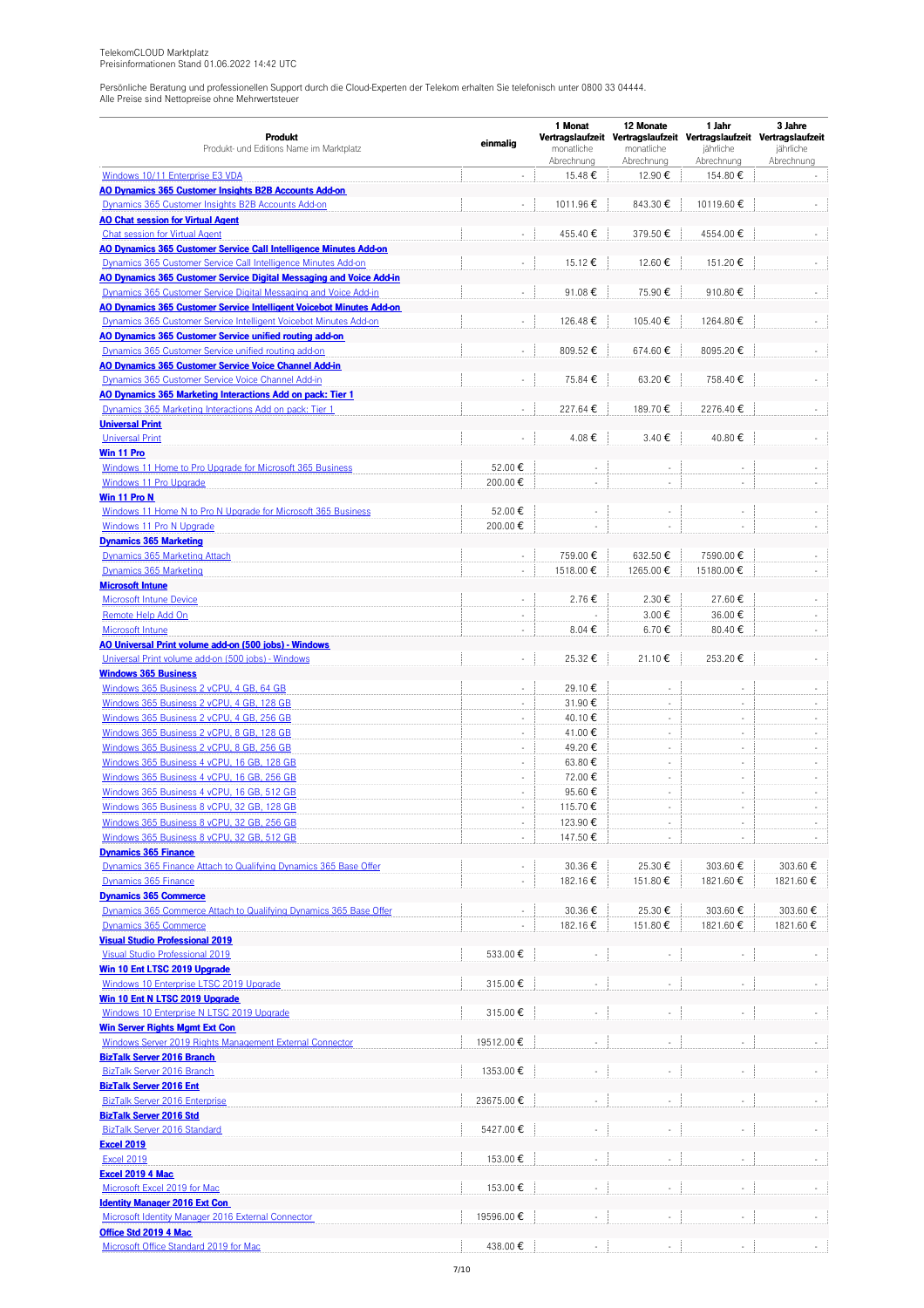|                                                                                                     |                          | 1 Monat<br>12 Monate<br>1 Jahr |                          |                                                                                  | 3 Jahre    |  |
|-----------------------------------------------------------------------------------------------------|--------------------------|--------------------------------|--------------------------|----------------------------------------------------------------------------------|------------|--|
| Produkt<br>Produkt- und Editions Name im Marktplatz                                                 | einmalig                 | monatliche                     | monatliche               | Vertragslaufzeit Vertragslaufzeit Vertragslaufzeit Vertragslaufzeit<br>jährliche | jährliche  |  |
|                                                                                                     |                          | Abrechnung                     | Abrechnung               | Abrechnung                                                                       | Abrechnung |  |
| <b>PowerPoint 2019 4 Mac</b>                                                                        |                          |                                |                          |                                                                                  |            |  |
| Microsoft PowerPoint 2019 for Mac                                                                   | 153.00€                  |                                |                          |                                                                                  |            |  |
| <b>Word 2019 4 Mac</b>                                                                              |                          |                                |                          |                                                                                  |            |  |
| Microsoft Word 2019 for Mac                                                                         | 153.00€                  |                                |                          |                                                                                  |            |  |
| Office Professional + 2019<br>Office Professional Plus 2019                                         | 598.00€                  |                                | ÷,                       | L.                                                                               |            |  |
| Office Std 2019                                                                                     |                          |                                |                          |                                                                                  |            |  |
| Office Standard 2019                                                                                | 438.00€                  |                                | $\overline{\phantom{a}}$ |                                                                                  |            |  |
| Outlook 2019                                                                                        |                          |                                |                          |                                                                                  |            |  |
| Outlook 2019                                                                                        | 153.00€                  |                                | $\sim$                   | ä,                                                                               |            |  |
| <b>Project Professional 2019</b>                                                                    |                          |                                |                          |                                                                                  |            |  |
| <b>Project Professional 2019</b>                                                                    | 1113.00€                 |                                |                          |                                                                                  |            |  |
| <b>Publisher 2019</b>                                                                               |                          |                                |                          |                                                                                  |            |  |
| Publisher 2019<br><b>Skype 4 Bus. 2019</b>                                                          | 153.00€                  |                                |                          |                                                                                  |            |  |
| Skype for Business 2019                                                                             | 37.00€                   |                                | ÷,                       |                                                                                  |            |  |
| <b>SQL Server 2017 Std Edition</b>                                                                  |                          |                                |                          |                                                                                  |            |  |
| <b>SQL Server 2017 Standard Edition</b>                                                             | 961.00€                  |                                |                          |                                                                                  |            |  |
| SQL Server 2019 Ent Core - 4 Core License Pack                                                      |                          |                                |                          |                                                                                  |            |  |
| SQL Server 2019 Enterprise Core - 4 Core License Pack                                               | 29437.00€                |                                | ÷.                       |                                                                                  |            |  |
| SQL Server 2019 Std Core - 4 Core License Pack                                                      |                          |                                |                          |                                                                                  |            |  |
| SQL Server 2019 Standard Core - 4 Core License Pack                                                 | 7678.00€                 |                                | ÷,                       |                                                                                  |            |  |
| SQL Server Std 2019 15 pack<br>SQL Server 2019 Standard Edition and 15 CAL Pack                     | 4528.00€                 |                                |                          |                                                                                  |            |  |
| SQL Server 2019 Standard Edition 15 CAL pack                                                        | 4528.00€                 |                                | ٠<br>÷,                  |                                                                                  |            |  |
| <b>Visio Std 2019</b>                                                                               |                          |                                |                          |                                                                                  |            |  |
| Visio Standard 2019                                                                                 | 295.00€                  |                                |                          |                                                                                  |            |  |
| Win 10 Pro                                                                                          |                          |                                |                          |                                                                                  |            |  |
| Windows 10 Home to Pro Upgrade for Microsoft 365 Business                                           | 52.00€                   |                                |                          |                                                                                  |            |  |
| Windows 10 Pro Upgrade                                                                              | 200.00€                  |                                | ÷.                       |                                                                                  |            |  |
| Win 10 Pro N                                                                                        |                          |                                |                          |                                                                                  |            |  |
| Windows 10 Home N to Pro N Upgrade for Microsoft 365 Business                                       | 52.00€                   |                                |                          |                                                                                  |            |  |
| Windows 10 Pro N Upgrade                                                                            | 200.00€                  |                                | ÷,                       |                                                                                  |            |  |
| <b>Win Server Datacenter Core</b><br>Windows Server 2019 Datacenter Core - 16 Core License Pack     | 6590.00€                 |                                | ÷,                       |                                                                                  |            |  |
| Windows Server 2019 Datacenter Core - 2 Core License Pack                                           | 824.00€                  | ÷,                             | $\overline{\phantom{a}}$ | $\overline{\phantom{a}}$                                                         |            |  |
| <b>Win Server Essentials</b>                                                                        |                          |                                |                          |                                                                                  |            |  |
| <b>Windows Server 2019 Essentials</b>                                                               | 536.00€                  | ÷,                             | $\overline{\phantom{a}}$ | $\overline{\phantom{m}}$                                                         |            |  |
| <b>Win Server Remote Desktop Ext Con</b>                                                            |                          |                                |                          |                                                                                  |            |  |
| Windows Server 2019 Remote Desktop Services External Connector                                      | 14168.00€                |                                |                          |                                                                                  |            |  |
| <b>Word 2019</b>                                                                                    |                          |                                |                          |                                                                                  |            |  |
| <b>Word 2019</b><br><b>Access 2019</b>                                                              | 153.00€                  |                                |                          |                                                                                  |            |  |
| Access 2019                                                                                         | 153.00€                  |                                |                          |                                                                                  |            |  |
| <b>Identity Manager 2016</b>                                                                        |                          |                                |                          |                                                                                  |            |  |
| Microsoft Identity Manager 2016 - 1 User CAL                                                        | 19.00€                   |                                |                          |                                                                                  |            |  |
| Outlook 2019 4 Mac                                                                                  |                          |                                |                          |                                                                                  |            |  |
| Microsoft Outlook 2019 for Mac                                                                      | 153.00€                  |                                |                          |                                                                                  |            |  |
| <b>PowerPoint 2019</b>                                                                              |                          |                                |                          |                                                                                  |            |  |
| PowerPoint 2019                                                                                     | 153.00€                  |                                | $\sim$                   |                                                                                  |            |  |
| <b>Project Std 2019</b><br><b>Project Standard 2019</b>                                             | 659.00€                  |                                | $\overline{\phantom{a}}$ |                                                                                  |            |  |
| <b>Visio Professional 2019</b>                                                                      |                          |                                |                          |                                                                                  |            |  |
| Visio Professional 2019                                                                             | 565.00€                  |                                |                          |                                                                                  |            |  |
| <b>Dynamics 365 Guides</b>                                                                          |                          |                                |                          |                                                                                  |            |  |
| Dynamics 365 Guides                                                                                 |                          | 65.76€                         | 54.80€                   | 657.60€                                                                          |            |  |
| Dynamics 365 Guides Device                                                                          | ÷.                       | 657.72€                        | 548.10€                  | 6577.20€                                                                         | 6577.20€   |  |
| <b>Dynamics 365 Remote Assist</b>                                                                   |                          |                                |                          |                                                                                  |            |  |
| Dynamics 365 Remote Assist Attach                                                                   | $\overline{\phantom{a}}$ | 20.28€                         | 16.90€                   | 202.80€                                                                          |            |  |
| Dynamics 365 Remote Assist                                                                          | ÷.                       | 65.76€                         | 54.80€                   | 657.60€                                                                          |            |  |
| Dynamics 365 Remote Assist Device<br>AO Microsoft Teams Audio Conferencing with dial-out to USA/CAN | $\sim$                   | 657.72€                        | 548.10€                  | 6577.20€                                                                         | 6577.20€   |  |
| Microsoft Teams Audio Conferencing with dial-out to USA/CAN                                         |                          |                                | ÷,                       |                                                                                  |            |  |
| <b>Win Server Std Core 2022</b>                                                                     |                          |                                |                          |                                                                                  |            |  |
| Windows Server 2022 Standard - 2 Core License Pack                                                  | 143.00 €                 |                                | $\overline{\phantom{a}}$ |                                                                                  |            |  |
| Windows Server 2022 Standard - 8 Core License Pack 3 Year                                           |                          | $\sim$                         | $\overline{\phantom{a}}$ |                                                                                  | 228.33€    |  |
| Windows Server 2022 Standard - 8 Core License Pack 1 Year                                           |                          |                                | ÷.                       | 342.00€                                                                          |            |  |
| Windows Server 2022 Standard - 16 Core License Pack                                                 | 1144.00€                 |                                | ÷.                       |                                                                                  |            |  |
| <b>Azure SQL Edge</b>                                                                               |                          |                                |                          |                                                                                  |            |  |
| Azure SQL Edge - 3 year                                                                             |                          |                                |                          |                                                                                  | 64.00€     |  |
| Azure SQL Edge - 1 year<br><b>SQL Server Big Data Node Cores</b>                                    | ×                        | ÷,                             | $\sim$                   | 107.00€                                                                          |            |  |
| SQL Server Big Data Node Cores - 1 Year Subscription                                                |                          |                                | $\sim$                   | 400.00€                                                                          |            |  |
| <b>SQL Server 2019 Ent Core</b>                                                                     |                          |                                |                          |                                                                                  |            |  |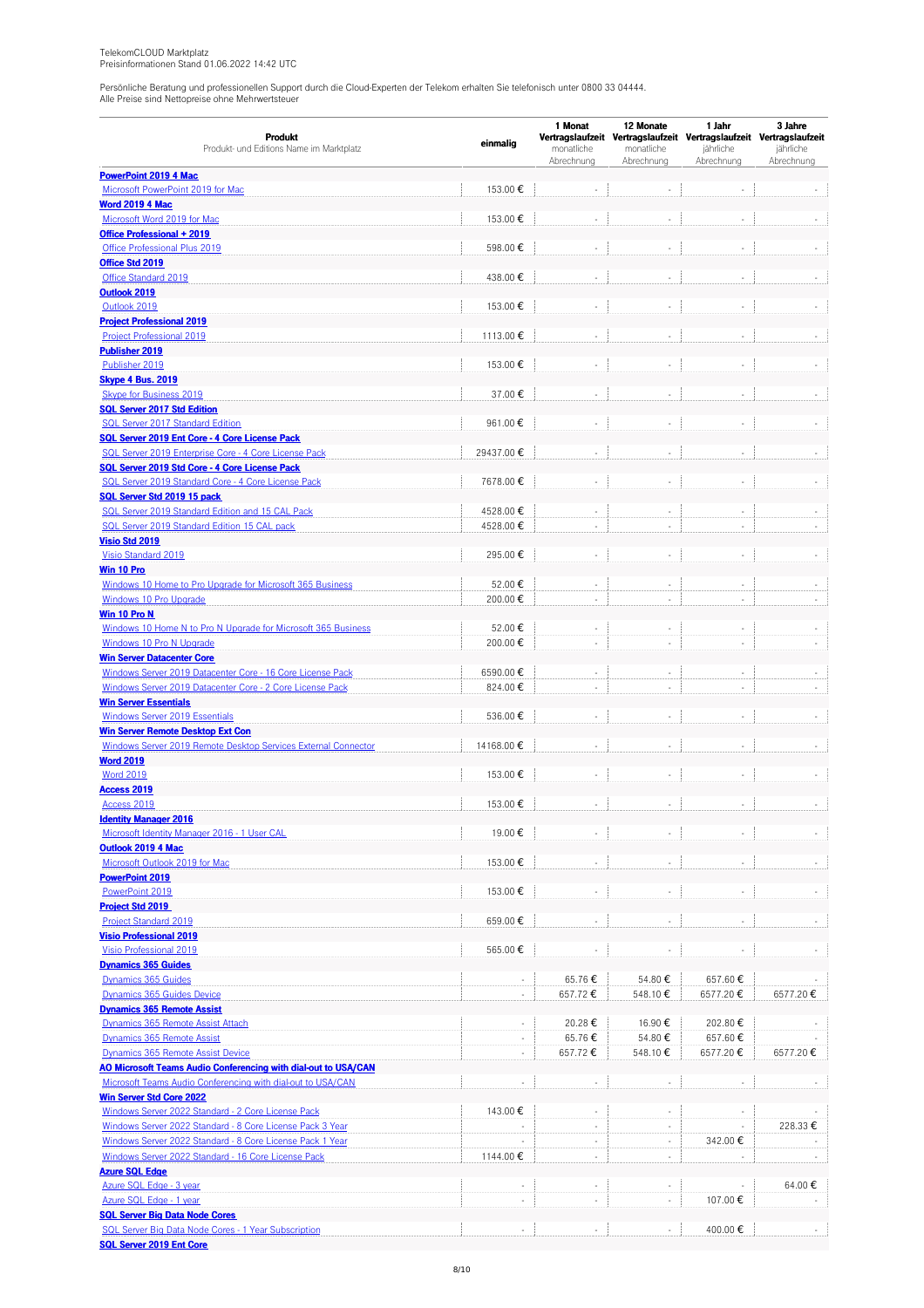|                                                                                             |                          | 1 Monat                  | 12 Monate                | 1 Jahr                                                                           | 3 Jahre                  |
|---------------------------------------------------------------------------------------------|--------------------------|--------------------------|--------------------------|----------------------------------------------------------------------------------|--------------------------|
| Produkt<br>Produkt- und Editions Name im Marktplatz                                         | einmalig                 | monatliche               | monatliche               | Vertragslaufzeit Vertragslaufzeit Vertragslaufzeit Vertragslaufzeit<br>jährliche | jährliche                |
|                                                                                             |                          | Abrechnung               | Abrechnung               | Abrechnung                                                                       | Abrechnung               |
| SQL Server Enterprise - 2 Core License Pack - 3 year                                        |                          |                          | $\bar{\phantom{a}}$      |                                                                                  | 5817.33€                 |
| SQL Server Enterprise - 2 Core License Pack - 1 year                                        |                          | $\overline{\phantom{a}}$ | ×                        | 6398.00€                                                                         |                          |
| SQL Server 2019 Enterprise Core - 2 Core License Pack                                       | 14718.00€                | ÷,                       | ÷,                       |                                                                                  |                          |
| <b>SQL Server 2019 Std Core</b>                                                             |                          |                          |                          |                                                                                  |                          |
| SQL Server Standard - 2 Core License Pack - 3 year                                          |                          |                          | ÷,                       |                                                                                  | 1518.00€                 |
| SQL Server Standard - 2 Core License Pack - 1 year                                          |                          | ÷                        | $\overline{\phantom{a}}$ | 1669.00€                                                                         |                          |
| SQL Server 2019 Standard Core - 2 Core License Pack                                         | 3839.00€                 | ÷,                       | ÷                        |                                                                                  |                          |
| <b>Win 7 Extended Security Updates</b>                                                      |                          | ÷,                       |                          |                                                                                  |                          |
| <b>Windows 7 Extended Security Updates 2020</b><br>Windows 7 Extended Security Updates 2021 |                          |                          | ÷,<br>÷,                 |                                                                                  |                          |
| <b>Windows 7 Extended Security Updates 2022</b>                                             | $\sim$                   | $\sim$                   |                          |                                                                                  |                          |
| <b>Win Remote Desktop Server 2022</b>                                                       |                          |                          | ÷                        | 261.00€                                                                          |                          |
| Windows Server 2022 Remote Desktop Services - 1 User CAL 3 Year                             | ÷,                       | $\overline{\phantom{a}}$ |                          |                                                                                  | 59.67€                   |
| Windows Server 2022 Remote Desktop Services - 1 User CAL 1 Year                             | L.                       | ÷,                       | 5.83 €                   | 70.00€                                                                           |                          |
| Windows Server 2022 Remote Desktop Services - 1 User CAL                                    | 155.00€                  | ÷,                       | ÷,                       |                                                                                  |                          |
| Windows Server 2022 Remote Desktop Services - 1 Device CAL                                  | 155.00€                  | $\sim$                   | ÷,                       |                                                                                  |                          |
| <b>Win Rights Mgmt Services 2022</b>                                                        |                          |                          |                          |                                                                                  |                          |
| Windows Server 2022 RMS CAL - 1 Device CAL - 3 year                                         |                          | ÷,                       |                          |                                                                                  | 19.67€                   |
| Windows Server 2022 RMS CAL - 1 Device CAL - 1 year                                         | ÷,                       | ÷                        | $\overline{\phantom{a}}$ | 20.00€                                                                           |                          |
| Windows Server 2022 RMS CAL - 1 User CAL - 1 year                                           | $\sim$                   | ÷,                       | $\overline{\phantom{a}}$ | 24.00€                                                                           |                          |
| Windows Server 2022 RMS CAL - 1 User CAL - 3 year                                           | ÷,                       |                          | ÷,                       |                                                                                  | 24.33€                   |
| Rights Management Services (RMS) 2022 CAL-1 Device                                          | 48.00€                   | ÷,                       | ÷,                       |                                                                                  |                          |
| Rights Management Services (RMS) 2022 CAL- 1 User                                           | 62.00€                   | ÷                        | ÷                        |                                                                                  |                          |
| <b>Win Server 2022</b>                                                                      |                          |                          |                          |                                                                                  |                          |
| Windows Server 2022 CAL - 1 Device CAL - 1 year                                             | ÷,                       | ÷,                       | $\overline{\phantom{a}}$ | 11.00€                                                                           |                          |
| Windows Server 2022 CAL - 1 Device CAL - 3 year                                             | $\sim$                   | $\sim$                   | ÷,                       |                                                                                  | 11.67€                   |
| Windows Server 2022 CAL - 1 User CAL - 1 year                                               |                          |                          | ÷                        | 13.00€                                                                           |                          |
| Windows Server 2022 CAL - 1 User CAL - 3 year                                               |                          | $\overline{\phantom{a}}$ | ÷                        |                                                                                  | 14.00€                   |
| Windows Server 2022 - 1 Device CAL                                                          | 38.00€                   | ÷,                       | ÷                        | ÷,                                                                               |                          |
| Windows Server 2022 - 1 User CAL                                                            | 49.00€                   | ÷,                       | ÷,                       |                                                                                  |                          |
| <b>Dynamics 365 e-Commerce</b>                                                              |                          |                          |                          |                                                                                  |                          |
| Dynamics 365 e-Commerce Tier 1 Band 4                                                       | ÷,                       | 4047.84€                 | 3373.20€                 | 40478.40€                                                                        |                          |
| Dynamics 365 e-Commerce Tier 1 Band 6                                                       | ÷,                       | 4047.84 €<br>4047.84€    | 3373.20€                 | 40478.40€                                                                        | ÷,<br>÷,                 |
| Dynamics 365 e-Commerce Tier 1 Band 5<br>Dynamics 365 e-Commerce Tier 1 Band 3              | $\overline{\phantom{a}}$ | 4047.84€                 | 3373.20€<br>3373.20€     | 40478.40€<br>40478.40€                                                           | $\overline{\phantom{a}}$ |
| Dynamics 365 e-Commerce Tier 1 Band 1                                                       | ÷,                       | 4047.84 €                | 3373.20€                 | 40478.40€                                                                        | $\overline{\phantom{a}}$ |
| Dynamics 365 e-Commerce Tier 1 Band 2                                                       | ÷,                       | 4047.84 €                | 3373.20€                 | 40478.40€                                                                        | $\overline{\phantom{a}}$ |
| Dynamics 365 e-Commerce Tier 2 Band 4                                                       | ÷,                       | 14673.48€                | 12227.90€                | 146734.80€                                                                       | $\overline{\phantom{a}}$ |
| Dynamics 365 e-Commerce Tier 2 Band 2                                                       | ÷,                       | 14673.48€                | 12227.90€                | 146734.80€                                                                       | ÷                        |
| Dynamics 365 e-Commerce Tier 2 Band 6                                                       | $\overline{\phantom{a}}$ | 14673.48€                | 12227.90€                | 146734.80€                                                                       | ÷,                       |
| Dynamics 365 e-Commerce Tier 2 Band 5                                                       | $\sim$                   | 14673.48 €               | 12227.90€                | 146734.80€                                                                       | $\overline{\phantom{a}}$ |
| Dynamics 365 e-Commerce Tier 2 Band 1                                                       | ÷,                       | 14673.48€                | 12227.90€                | 146734.80€                                                                       | $\overline{\phantom{a}}$ |
| Dynamics 365 e-Commerce Tier 2 Band 3                                                       |                          | 14673.48€                | 12227.90€                | 146734.80€                                                                       |                          |
| Dynamics 365 e-Commerce Tier 3 Band 3                                                       |                          | 31370.76€                | 26142.30€                | 313707.60€                                                                       |                          |
| Dynamics 365 e-Commerce Tier 3 Band 2                                                       | $\overline{\phantom{a}}$ | 31370.76€                | 26142.30€                | 313707.60€                                                                       |                          |
| Dynamics 365 e-Commerce Tier 3 Band 1                                                       |                          | 31370.76€                | 26142.30€                | 313707.60€                                                                       |                          |
| Dynamics 365 e-Commerce Tier 3 Band 4                                                       | $\Box$                   | 31370.76€                | 26142.30€                | 313707.60€                                                                       | ÷.                       |
| Dynamics 365 e-Commerce Tier 3 Band 5                                                       |                          | 31370.76€                | 26142.30€                | 313707.60€                                                                       |                          |
| Dynamics 365 e-Commerce Tier 3 Band 6                                                       | $\overline{\phantom{a}}$ | 31370.76€                | 26142.30€                | 313707.60€                                                                       | $\sim$                   |
| testNCE Microsoft 365 Business Voice (without Calling Plan)                                 |                          |                          |                          |                                                                                  |                          |
| VEE Microsoft 365 Business Voice (without calling plan)                                     | $\Box$                   | 12.12 €                  |                          |                                                                                  | $\sim$                   |
| <b>Microsoft Teams</b>                                                                      |                          |                          |                          |                                                                                  |                          |
| <b>Microsoft Teams Rooms Standard</b>                                                       |                          | 15.12€                   | 12.60 €                  | 151.20€                                                                          |                          |
| Microsoft Teams Rooms Standard without Audio Conferencing                                   | $\Box$                   | 15.12€                   | 12.60 €                  | 151.20€                                                                          | ÷,                       |
| <b>Teams Rooms Premium</b>                                                                  | $\overline{\phantom{a}}$ | 50.64 €                  | 42.20€                   | 506.40€                                                                          |                          |
| Teams Rooms Premium without Audio Conferencing                                              | $\overline{\phantom{a}}$ | 50.64€                   | 42.20€                   | 506.40€                                                                          |                          |
| <b>Microsoft 365 Business</b>                                                               |                          |                          |                          |                                                                                  |                          |
| <b>Microsoft Defender for Business</b>                                                      |                          | 3.00€                    | 2.50€                    | 30.00€                                                                           |                          |
| Microsoft 365 Business Basic                                                                | $\Box$                   | 6.12€                    | 5.10 €                   | 61.20€                                                                           | ÷.                       |
| Microsoft 365 Apps for business<br><b>Microsoft 365 Business Standard</b>                   |                          | 10.56€<br>12.60€         | 8.80€<br>10.50€          | 105.60€<br>126.00€                                                               |                          |
| Microsoft 365 Business Premium                                                              | $\Box$                   | 22.32€                   | 18.60€                   | 223.20€                                                                          |                          |
| <b>Access LTSC 2021</b>                                                                     |                          |                          |                          |                                                                                  |                          |
| <b>Access LTSC 2021</b>                                                                     | 168.00 €                 |                          |                          |                                                                                  |                          |
| <b>Excel LTSC 2021</b>                                                                      |                          |                          |                          |                                                                                  |                          |
| Excel LTSC 2021                                                                             | 168.00€                  |                          |                          |                                                                                  |                          |
| <b>Excel LTSC 4 Mac 2021</b>                                                                |                          |                          |                          |                                                                                  |                          |
| Excel LTSC for Mac 2021                                                                     | 168.00€                  |                          |                          |                                                                                  |                          |
| <b>Office LTSC Professional + 2021</b>                                                      |                          |                          |                          |                                                                                  |                          |
| Office LTSC Professional Plus 2021                                                          | 658.00€                  |                          |                          |                                                                                  |                          |
| Office LTSC Std 2021                                                                        |                          |                          |                          |                                                                                  |                          |
| Office LTSC Standard 2021                                                                   | 482.00€                  |                          |                          |                                                                                  |                          |
| Office LTSC Std 4 Mac 2021                                                                  |                          |                          |                          |                                                                                  |                          |
| Office LTSC Standard for Mac 2021                                                           | 482.00€                  |                          |                          |                                                                                  |                          |